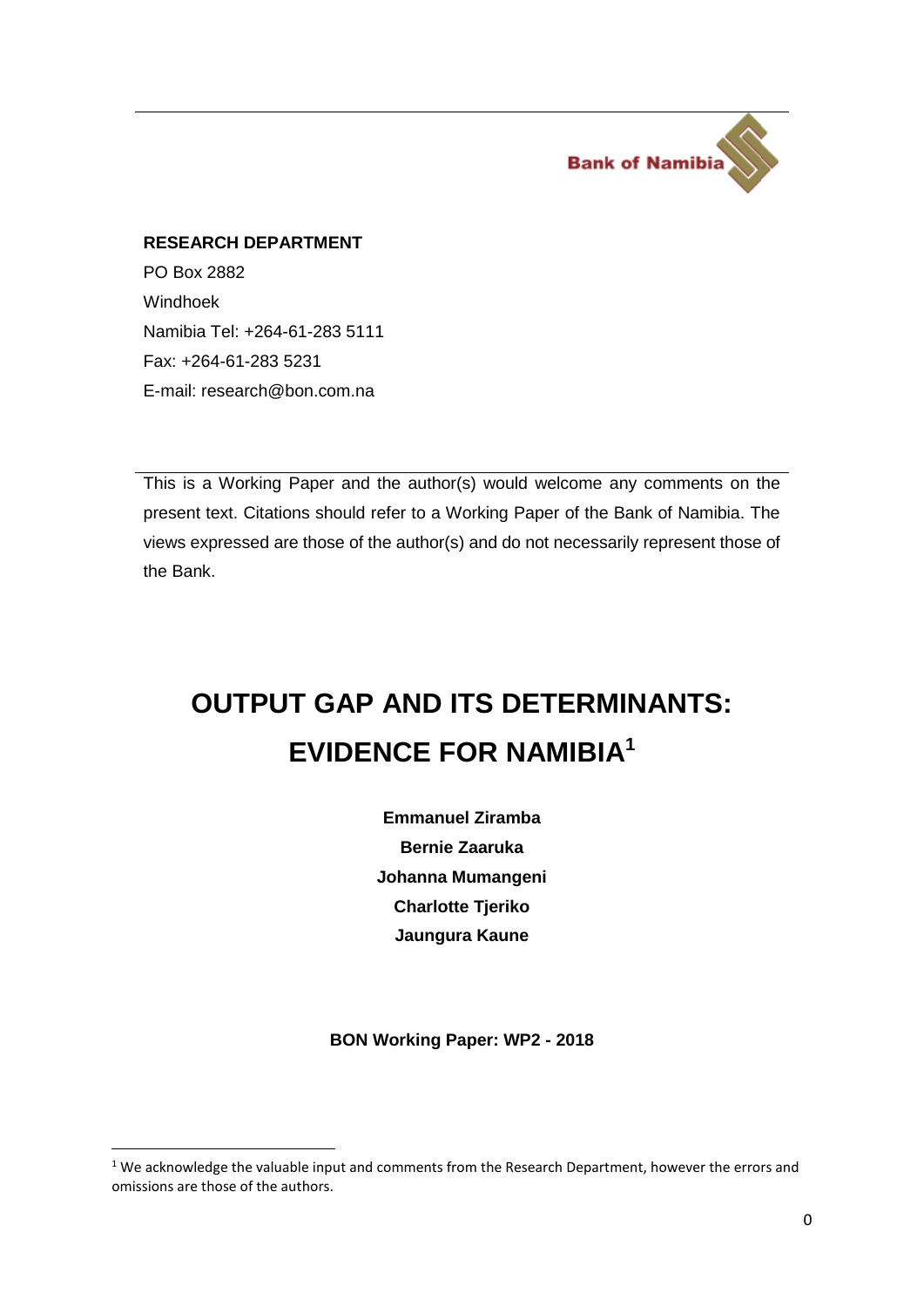#### *Abstract*

*The study analysed the potential output and output gap of the Namibian economy using annual data from 1980 to 2016. The study used the Hodrick-Prescott (HP) filter method and the production function approach to estimate potential output and output gap. The study also attempted to find the determinants of the output gap using the financial factors (domestic credit growth, money supply growth, and real interest rate). The results suggest a potential annual average growth rate of 3.6 percent using the HP filter method. However, it should be noted that the annual potential output growth has been shifting during the period under review. In fact, the results suggest an annual average growth at around 1.6 percent between 1980 and 1985 and increase to 2.5 percent in period 1986 to 1990. Potential output using the production function approach shows that potential output was smooth and stable throughout the study period. The potential output estimates under the two methods follow the same cyclical movements. The output gap estimates by the HP filter and the production function are very similar, and they tend to move in the same direction. The estimate of the impact of domestic credit growth, money supply growth, and real interest rate on Namibia's output gap suggest that the coefficients of the financial factors are generally statistically insignificant.*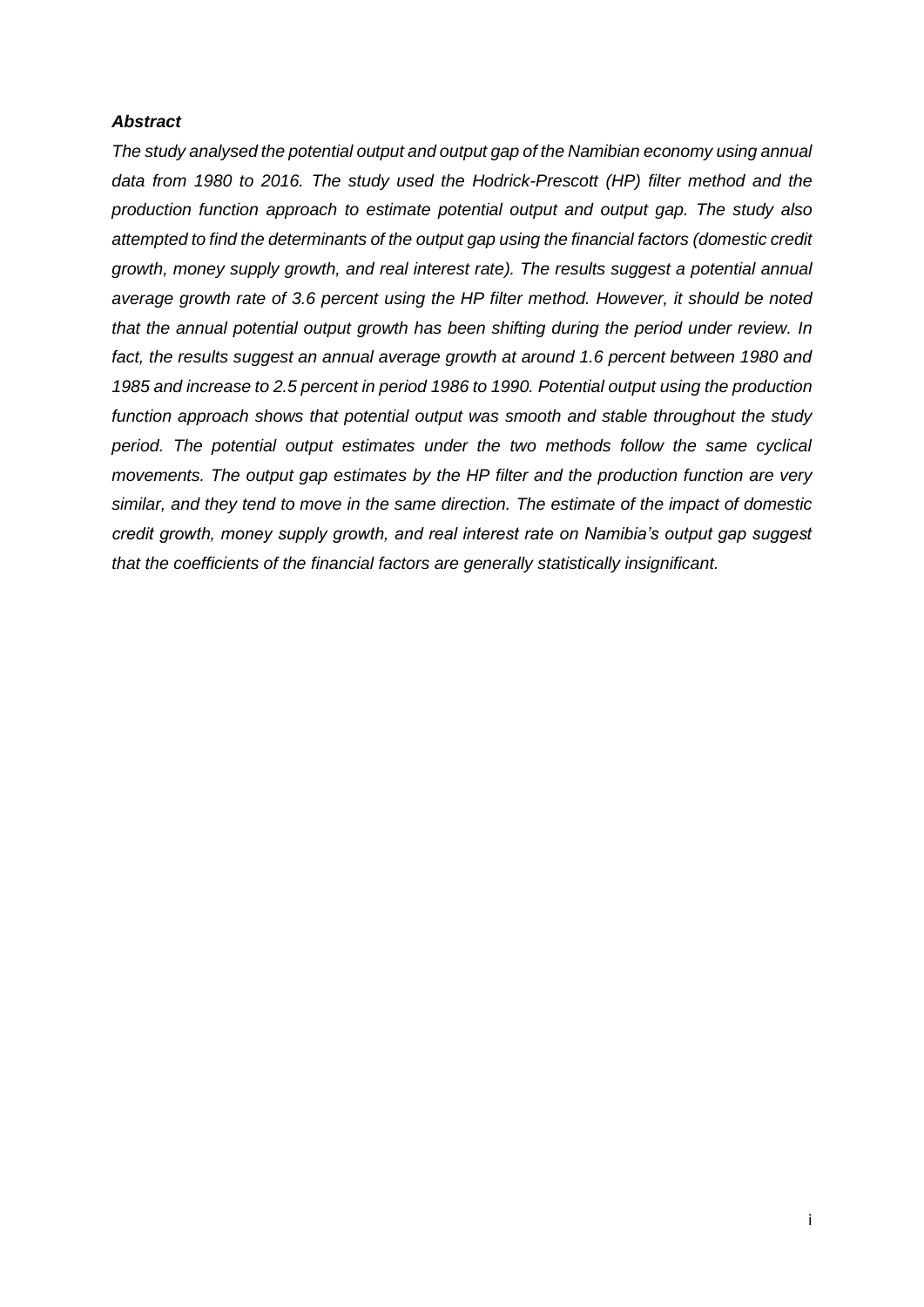## **Table of Contents**

| 3.                                                               |     |  |  |  |  |
|------------------------------------------------------------------|-----|--|--|--|--|
|                                                                  | 3.1 |  |  |  |  |
|                                                                  | 3.2 |  |  |  |  |
|                                                                  | 3.3 |  |  |  |  |
|                                                                  | 3.4 |  |  |  |  |
| 4. EMPIRICAL ESTIMATES OF POTENTIAL OUTPUT AND THE OUTPUT GAP 13 |     |  |  |  |  |
|                                                                  |     |  |  |  |  |
|                                                                  |     |  |  |  |  |
| 5.                                                               |     |  |  |  |  |
|                                                                  |     |  |  |  |  |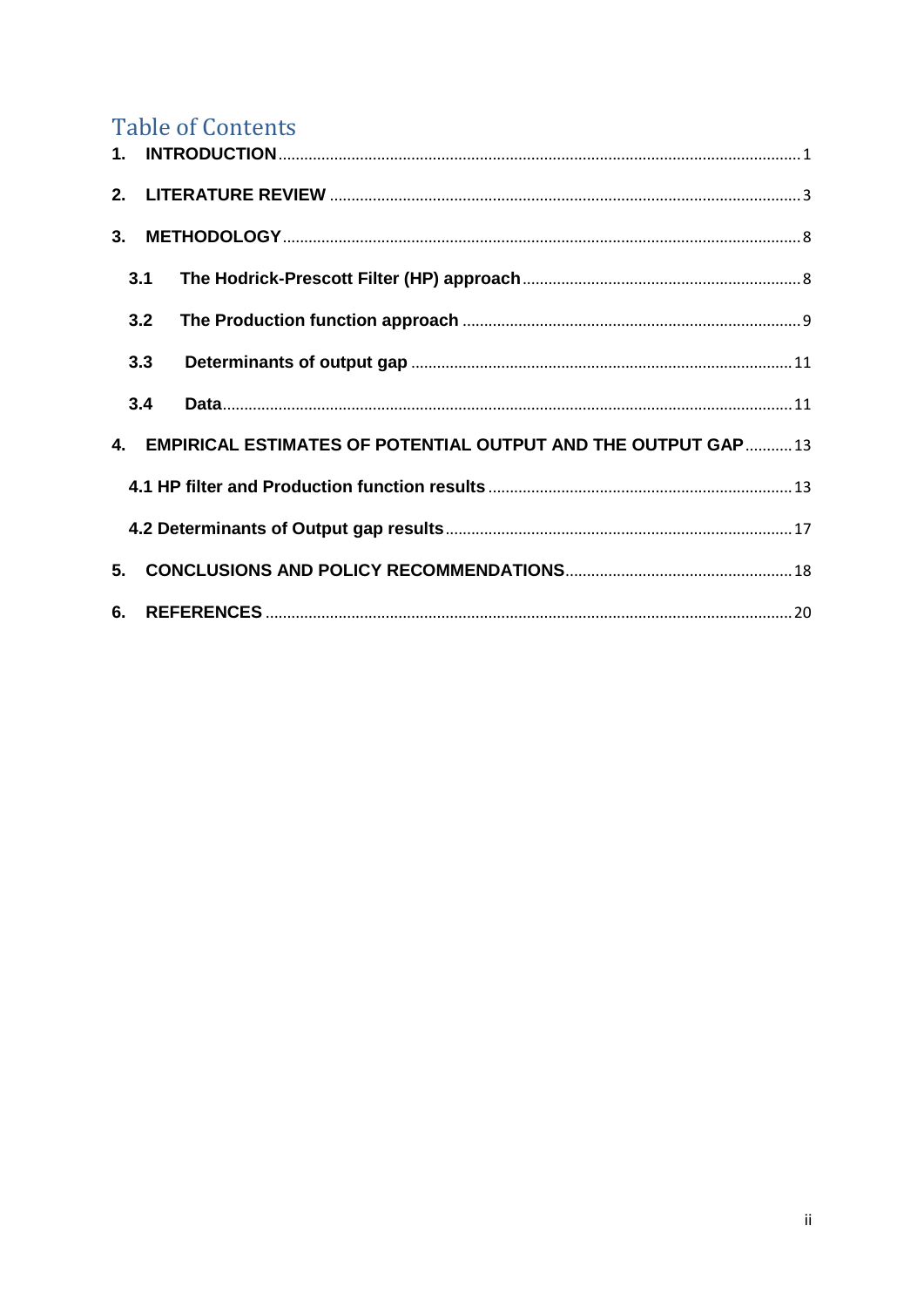#### <span id="page-3-0"></span>**1. INTRODUCTION**

- 1. **The output gap measures the difference between actual output and the potential level consistent with full employment of resources in the economy.** Estimates of potential output provide a measure of the aggregate supply capacity of the economy. Output gap estimates thus identify the cyclical position of the economy, which can give an early indication of underlying inflationary pressures. All things being equal, if the output gap is positive through time, such that actual output is greater than potential output, then inflation will begin to increase in response to demand pressures in key markets. An economy will normally experience deflationary pressures if the output gap is negative (Claus, 2000). Faster growth in potential output would allow for a faster growth in actual output without generating undue price pressures. An ideal economy is thus one where the output gap is equal to zero. This signifies that an economy is operating efficiently.
- 2. **Central banks may be concerned about too much or too little demand pushing inflation appreciably above or below the set target.** According to Jovicic 2017, estimates of potential output and output gap are used by the central banks in their economic analysis primarily as an indicator of the business cycle position and the impact it has on inflation and the stability of the financial system. Therefore, when demand exceeds potential output, the central bank will typically raise interest rates to cool down demand and inflation pressures. While when demand falls short of potential output, the central bank will respond by lowering interest rates to boost demand. Thus, the potential output provides a key benchmark against which to assess sustainable non-inflationary growth. As a result, knowledge on the determinants of potential output can help in formulating structural policies that are focused on increasing the economy's growth rate in a sustainable manner by improving its potential growth.
- 3. **In Namibia, the economy has grown by 3.5 percent for the past three decades while the unemployment rate is much higher than the developing countries' standards.** The country's economy has grown by 3.5 percent for the last four decades, whilst the broad unemployment rate has in fact grown to 34.0 percent in 2016 based on the Namibia Labour Force Survey (2016). Despite macroeconomic stability and a single digit inflation rate, the unemployment rate keeps rising in the Namibian economy (Eita, 2010). According to Eita (2010) Namibia's unemployment responds positively if actual output is below potential output. However, this is contrary to expectations, where unemployment is expected to decrease when there is a positive output gap and increase when there is a negative output gap (Ciucci and Zoppe, 2017).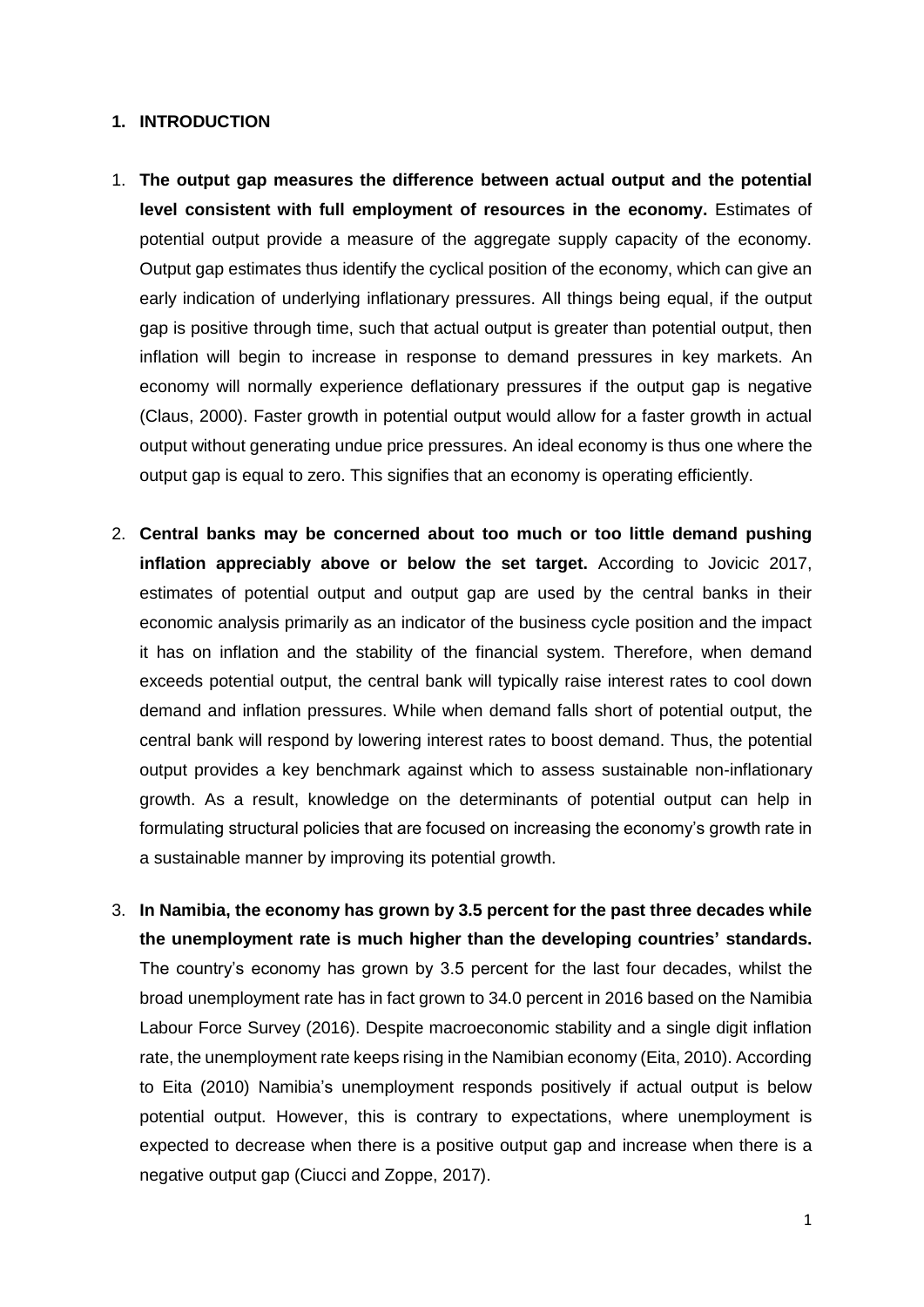- 4. **A study by Kanyenze and Lapeyre (2012) showed that Namibia is facing a daunting structural unemployment and underemployment problem.** This was confirmed by the Government of Namibia (2013) in the labour market trends. Unemployment rates were reported to be high among persons with primary and secondary school education. This type of unemployment tends to persist and becomes present even if an economy is at full employment. Full employment is normally defined as a situation where there is no cyclical unemployment.
- 5. **The main objective of this study is to estimate potential output and output gap for Namibia and establish its macroeconomic determinants.** Using the conventional methods, the objective of the paper is to apply the Hodrick-Prescott (HP) filter and the production function approach to estimate potential output and the output gap in Namibia.
- 6. **The remainder of this paper is organised as follows.** Section II presents the conventional methods for measuring potential output and the output gap, through empirical review. Section III provides the Hodrick-Prescott (HP) filter and the production function approach methods and reviews the data used. Section IV presents the results and analyses the estimates while section V gives conclusion.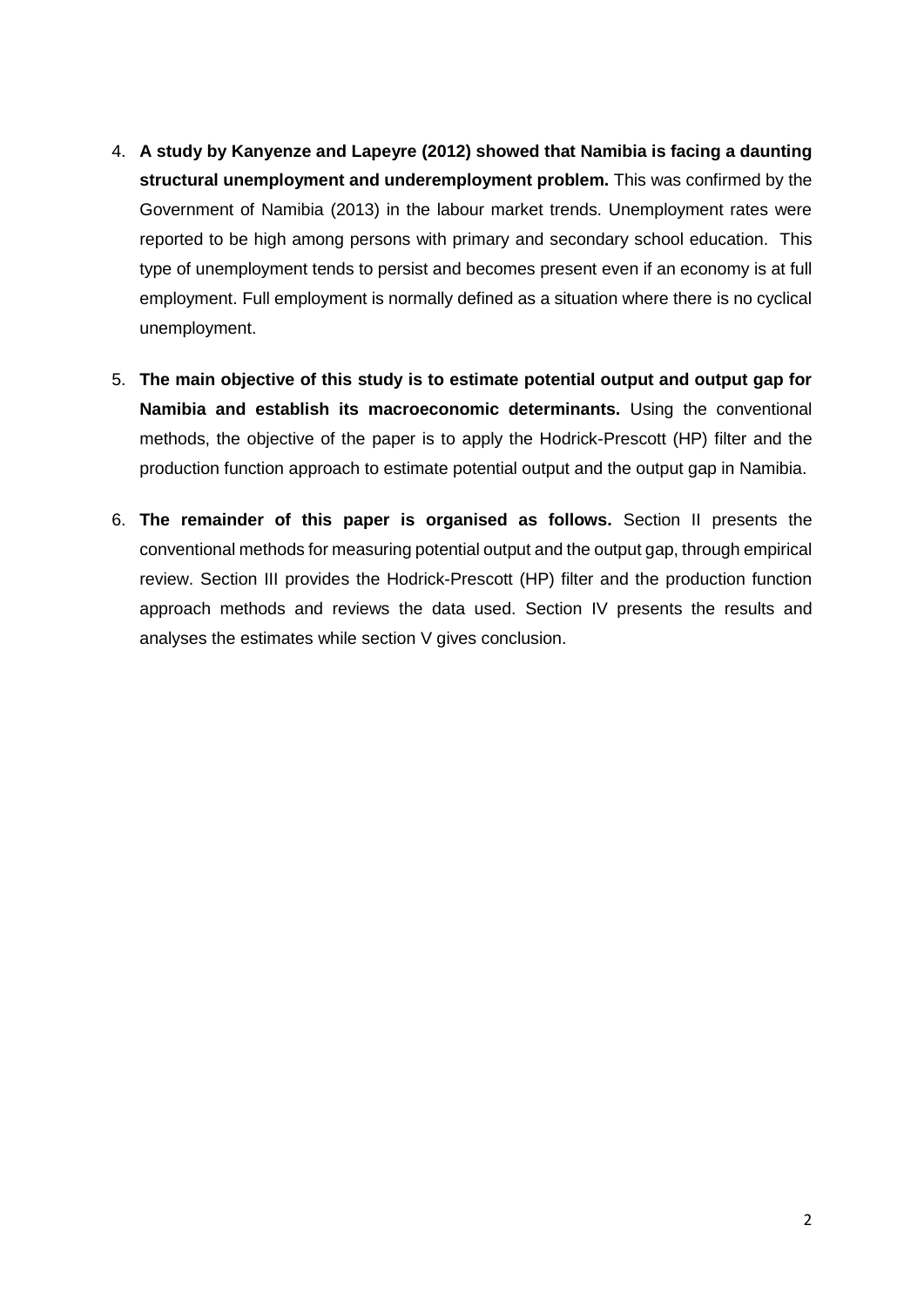#### <span id="page-5-0"></span>**2. LITERATURE REVIEW**

- **7. There are numerous studies that have attempted to estimate potential output and output gaps in the literature.** There are numerous individual country studies (Alkhareif and Alsadoun, 2016; Almeida and Félix, 2006; Bokan and Ravnik, 2012; Fox and Zurlinden, 2006; Jemec, 2012; Stikuts, 2003).
- 8. **Using quarterly data from 1999 to 2015, Kasabov et al., (2017) use several methods to estimate the relationship between output and inflation.** The study used a macroeconomic model estimated with Bayesian methods and using Kalman filter to estimate a Phillips curve type relationship between output and inflation as well as produce estimates for output and unemployment gaps for Bulgaria. The results from the estimates show that the trade-off between economic activity and inflation is not as straightforward as theory suggests, which is mainly due to once-off and country-specific factors. A large negative output gap was observed between the period 1999–to 2003, which corresponds to the high unemployment in that period. High inflation was also observed during the same period, which the authors attribute to the transition to market economy the country went through in terms of opening up borders to trade and privatization on the one hand.
- 9. **Nepal Rastra Bank (2017) using annual data for the period from 1975 to 2017 estimated potential output and output gap for Nepal.** The study employed HP filter, Christiano-Fitzegerald filter, Beveridge-Nelson decomposition, unobserved component model and the production function. The study found potential output to be around 4.3 percent during the period under review. Whereas, the potential output remained above 4.5 percent during the 1980s and early 1990s, however, in the more recent years it was limited to 4 percent. The lower potential output growth rate is associated with the fall in total factor productivity. The study concluded that output gaps in Nepal are determined by the supply side shocks like weather conditions, natural disasters and supply disruptions.
- 10. **Alkhareif and Alsadoun (2016) estimated potential output and output gap for Saudi Arabia economy over the period 1980 to 2015 focusing on both total output and nonoil output.** They use Hodrick-Prescott (HP) filter, Kalman filter and production function approach to estimate output, comparing the three methods over the entire sample and the last five years. The results of the study show that the output gap is positive on average over the entire period; but the gap had turned negative. The results also showed that growth in both potential GDP and total factor productivity have accelerated in the period 2011-2015. The results suggest that average estimated potential growth was 5.1 percent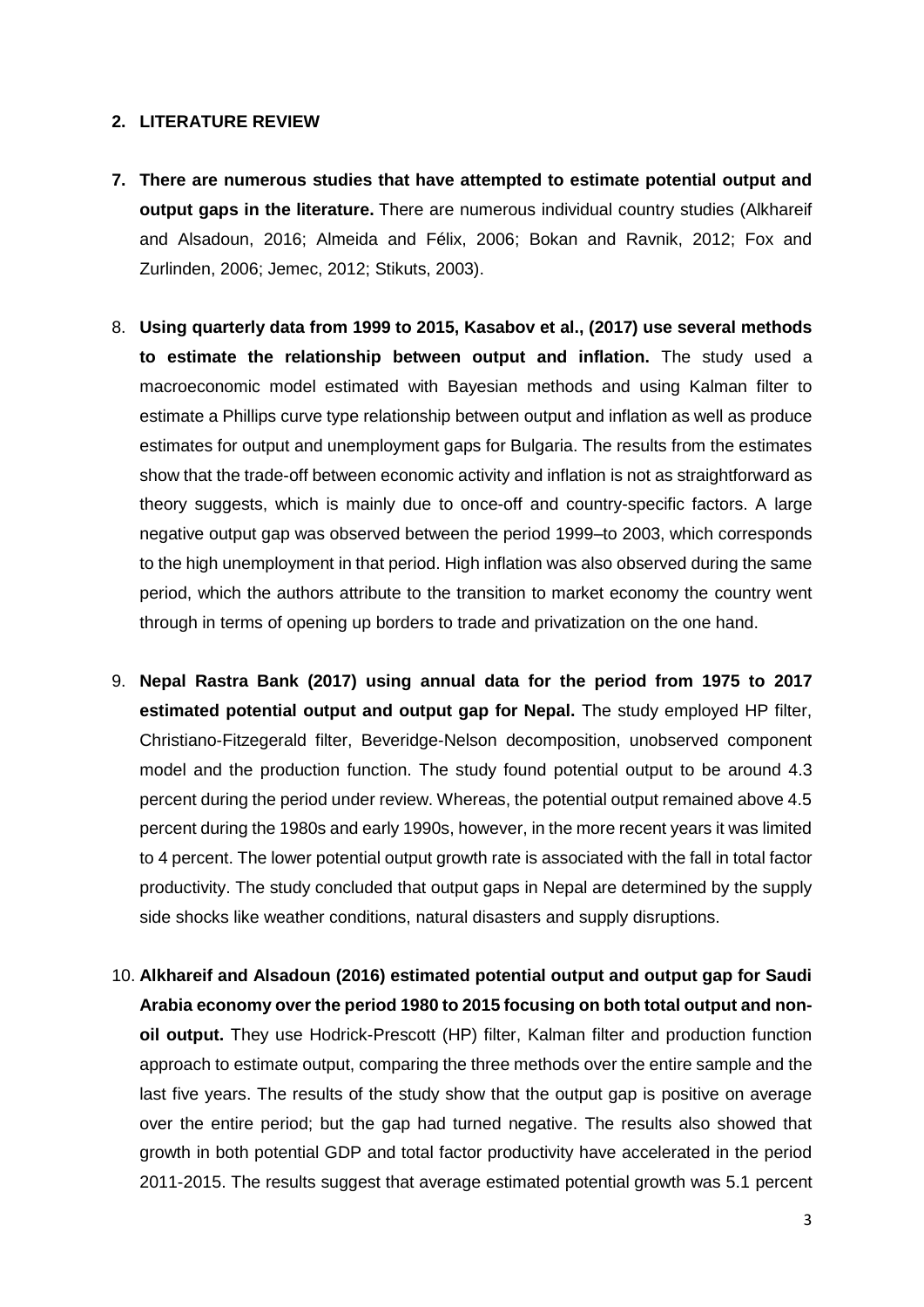and 6.0 percent over the periods 1980-2015 and 2011– 2015. The study also found that overall economy productivity to be negative during the period of 1980-2015, but positive during the period 2011- 2015.

- 11. **Using quarterly data from the period 1960 to 2015, Fedderke and Mengisteab (2016) estimated South Africa's potential output using different univariate filters and production function approach.** They used Hodrick-Prescott filter, Christiano-Fitzgerald, Butterworth filters, Baxter-King filter, Kalman filter and production function approach to estimate output. They used four different measurements of output with four filters for 16 variations of the South African output gap. The results of the study show that the production function and Fitzgerald and Baxter-King produced similar results but with gaps of lower amplitudes. The estimated results from the Hodrick-Prescott, Christiano-Fitzgerald, and Kalman filter show that natural growth rate was in the range of 1.9 percent - 2.3 percent. The Hodrick-Prescott and Butterworth filters estimated a negative output gap whereas Christiano Fitzgerald and Baxter-King filters estimate positive output gap.
- 12. **Kloudova (2015) used quarterly data from 1995 to 2012 to estimate potential output and output gap for the Russian economy.** The study used three methods to estimate output gap and potential output, the Hodrick-Prescott filter, production function and Structural VAR model. All methods produced very similar output gap; though particular methods did not achieve the same values for the same time period. The output gap was used to forecast inflation. Kloudova argued that if there is a positive output gap in the economy; inflation should increase whereas if there is negative output gap inflation should decrease. The study used two models to confirm or reject that relationship. In the first model, Kloudova analyses the relationship between inflation and level of output gap, while in the second model he analyses the relationship between change in inflation and change in output gap. The result for both models indicate that output gap is a useful indicator of inflation in the Russian economy.
- 13. **On their part, Felipe et al., (2015) estimated potential output growth for the G-5 countries, as well as for 10 high- and middle-income Asian economies.** They also examined the impact of financial factors on output gap. To examine how essential financial factors are as a tool to measure the output gap and potential output the authors start with a univariate state space model of actual and potential output. In addition, it was transformed such that it captures the transition and measurement equations of a multivariate state space model of actual and potential output (Borio et al., 2013). They found that financial factors had a positive and statistically significant effect on the output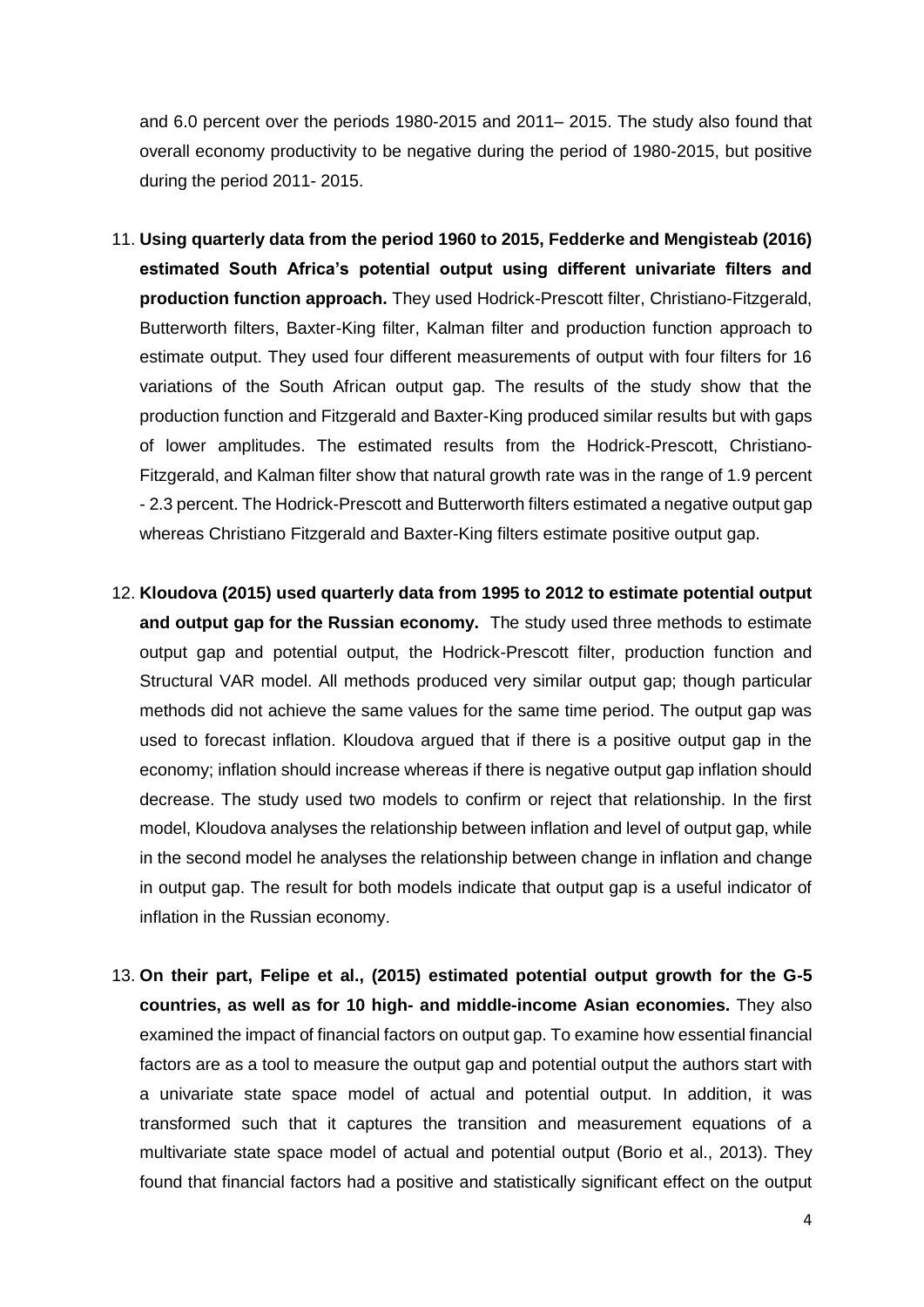gap of the G-5 and high-income Asian economies, but not on that of the middle-income Asian economies.

- 14. **Jemec (2012) reviewed a number of different methods that can be used to estimate potential output gap for Slovenia and found positive output gaps in the periods of 1996-1997, 1999-2001 and especially 2006-2008, and negative otherwise.** Total factor productivity (TFP) was found to be the leading source of growth on average in the period 1996-2008. However, in the crisis its contribution fell most notably in absolute terms. Also the contribution of capital was found to be relatively high prior to the crisis and decreased a lot during the crisis. The labour contribution was found to be the lowest of all, and even turned negative during the crisis.
- 15. **Lungu, Jombo, and Chiumia (2012), using three methodologies, examined the relationship between the output gap and inflation in Malawi.** They make use of linear time trend, a Hodrick-Prescott filter and a structural vector autoregressive (SVAR) model. The results for the linear trend filter indicate that actual output is below its potential level for the period 2009, 2008 and 2010. The results for both methodologies indicated that the output gap in Malawi has a negative relationship with inflation, which implies that Malawi economy had been operating below its potential output level. Their finding suggests that other factors have been behind the price dynamics.
- 16. **Shahin (2011) estimated potential output and output gap for the Egyptian economy over the period 2003 to 2011.** The study used Hodrick-Prescott (HP) filter, the Running Median Smoothing filter (RMS), the Wavelets Filter and production function approach to estimate potential output. The production approach was employed whereby potential labor is obtained by deriving Egypt's nonaccelerating-inflation rate of unemployment (NAIRU)**.**  The study found conflicting results produced by the production function and wavelets filter approach. The production function approach found a negative output gap during the global financial crises period, whereas the wavelets filter approach showed a positive output gap, following the global financial crisis. The results for both HP filter and RMS showed a negative output gap.
- 17. **Bhandari (2010) estimated potential output and the output gap in Nepal by different methodologies.** They used the Hodrick-Prescott filter and production function approach to estimate potential output and output gap in Nepal. The two methods produce similar results followed by analysis and observations. The results show that the output gaps were within relatively narrower band since 1990s. However, in 2008 the situation was different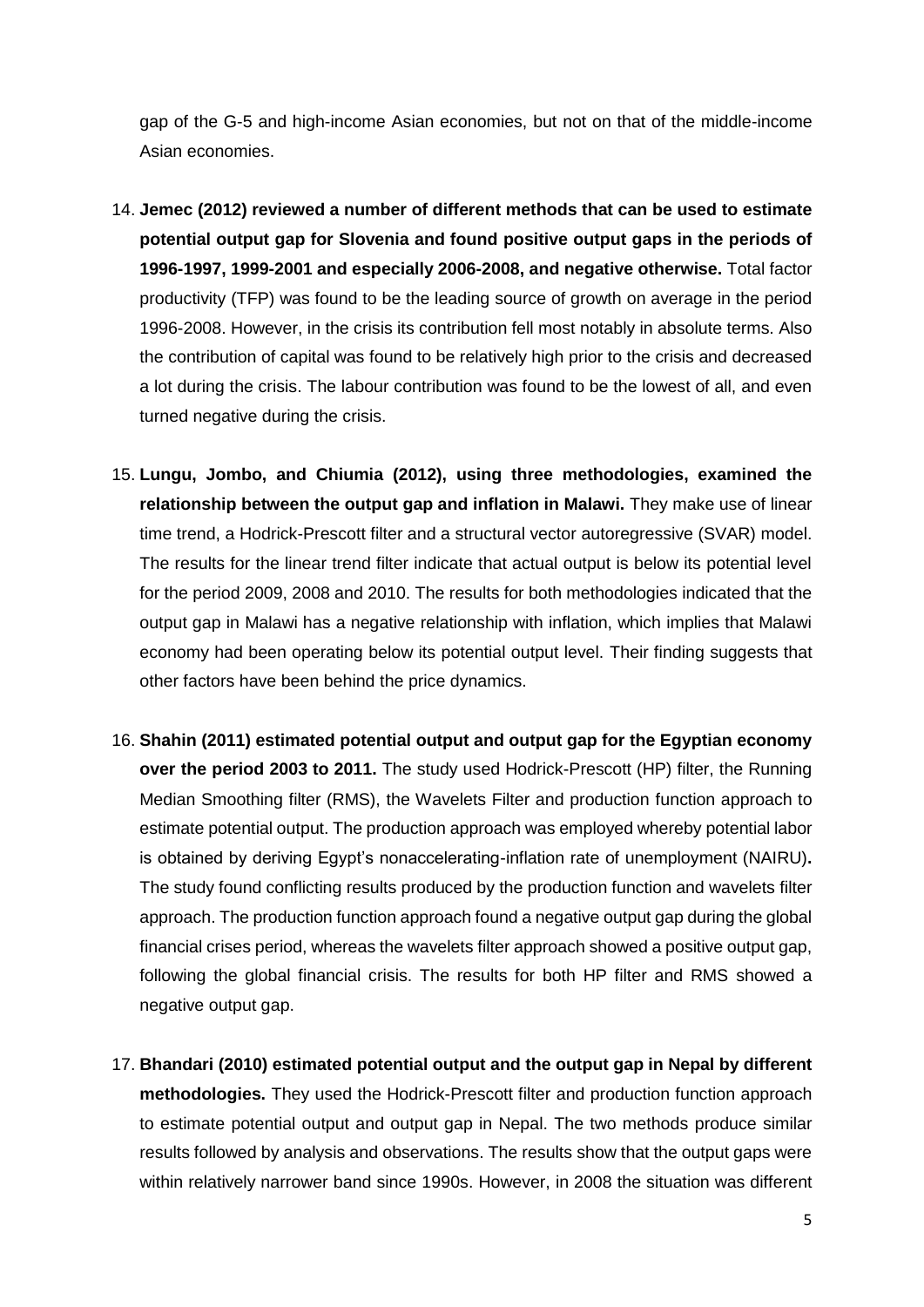and was aggravated further in 2009 as the economy exhibited signs of overheating which was reflected in the positive output gap of around one percent. The study's results from production function approach indicate that total factor productivity was declining continuously after the year 2000.

- 18. **Rodigueze (2009) estimated output gap, core inflation and NAIRU for Peru using quarterly data for the period of 1970 to 2007.** The study employed Hodrick-Prescott, Baxter-King (BK), Christiano-Fitzgerald (CF), Beveridge and Nelson (BN), Clark, simple linear trend and quadratic trend to estimate output gap. The study found output gap close to 5 percent significance level in Okun's Law and highly significant in the Phillips curve, however, investment equation was not significant. Rodigueze concluded that the inflation rate had useful information about the cyclical position of the economy. The results for the Phillips curve indicate that business cycles fluctuations have been associated with procylical behavior of inflation. The estimated result of the output gap from simple linear trend and quadratic perform better than filters such HP, BK, BN and CF perform better.
- 19. **Njuguna et al., (2005) estimated the output gap and potential output for Kenya using various methods.** They used the linear time trends, HP method, univariate and multivariate Beveridge Nelson, the structural VAR and the production function approach. Although the various methods produced varied results, they provided a broad consensus on the over-all trend and performance of the Kenyan economy. The study found that potential output growth had declined and the Kenyan economy has been contracting in the recent years.
- 20. **Orphanides and van Norden (2004) attempted to evaluate the usefulness of alternative univariate and multivariate estimates of the output gap for predicting inflation.** They found that forecasts using real-time estimates of the same measures do not perform nearly as well. The relative usefulness of real-time output gap estimates diminishes further when compared to simple bivariate forecasting models which use past inflation and output growth. Forecast performance also appears to be unstable over time, with models often performing differently over periods of high and low inflation. Their results call into question the practical usefulness of the output gap concept for forecasting inflation.
- 21. **Gradzewicz and Kalasa (2004) estimated potential output and output gap for the Polish economy over the period 1996-2002.** They calculate output gap based on two methods. The first method is based on a two-factor dynamic production function estimated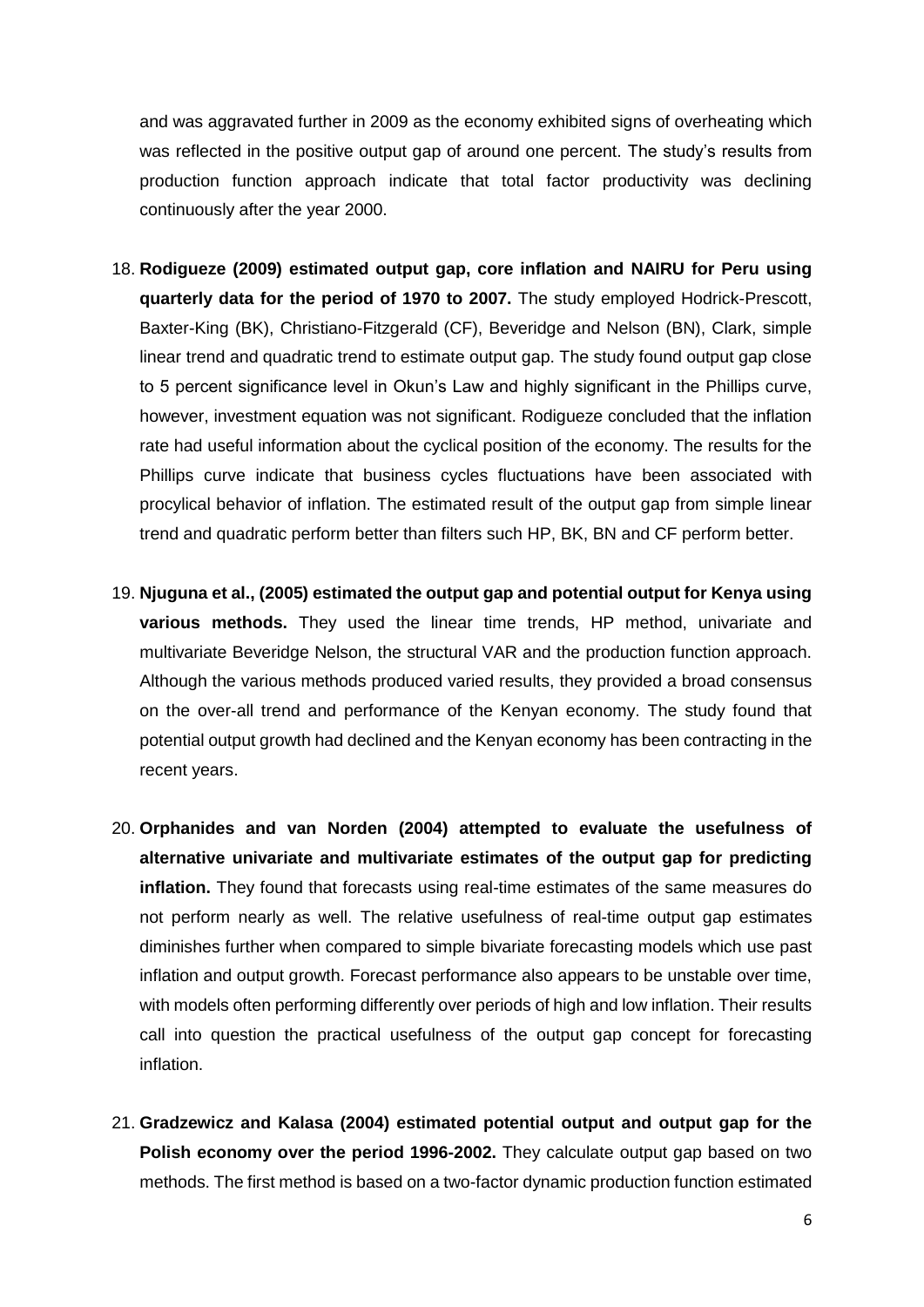in the cointegrated vector error correction model (VECM), in which the potential GDP is calculated as the product resulting from the long term level of inputs of mean of production. The second method is the GDP Permanent Transitory Decomposition; they use long term restrictions within the VECM imposed in an endogenous way by cointegrating relationships. The study found that the results of output gap obtained using the production function show that the gap was positive until the third quarter of 1998 and then it fell below 1 percent. The three methods produce different results, however, if the different timestructures of the effect of the calculated gaps on the inflation are taken into account, the conclusion on the inflationary pressure in the economy drawn from those gaps are similar.

- 22. **Araujo et al., (2004) use quarterly data to estimate potential output and the output gap for the Brazil economy from 1995 to 2003***.* They used deterministic trend, moving average, Hodrick-Prescott, Beveridge-Nelson, unobserved component models and production function model. The study also employed Phillips curve and rolling forecast experiment to compare output gap produced by different methods and test the forecast accuracy respectively. They classified output generated by different models into two groups: low and high variance trend. The study found that the forecasts produced by unobserved components models are more inaccurate than those produced by the simple univariate models. They found that deterministic trend, moving average, HP, Beveridge-Nelson and production function models had a strong short-term movement which moving upward and downward at the same time. The main finding of the study is that the Beveridge –Nelson method outperform all the model at all forecast horizons.
- <span id="page-9-0"></span>23. **De Brouwer (1998) using five methodologies, estimated the output gap for Australian economy over the period 1975 – 1997.** De Brouwer used linear time trends, multivariate HP filter trends, unobservable components models, Hodrick-Prescott (HP) filter trends, and a production function model. The results showed that there was a range of gap estimates, which in some instances gave contradictory indications about whether there was indeed excess capacity in the economy. The linear trend model for example, and some specifications of the univariate and multivariate HP filter models and the unobservable components model indicate that output was above potential at the end of 1997, while the production function approach and other specifications of the HP model indicate the opposite.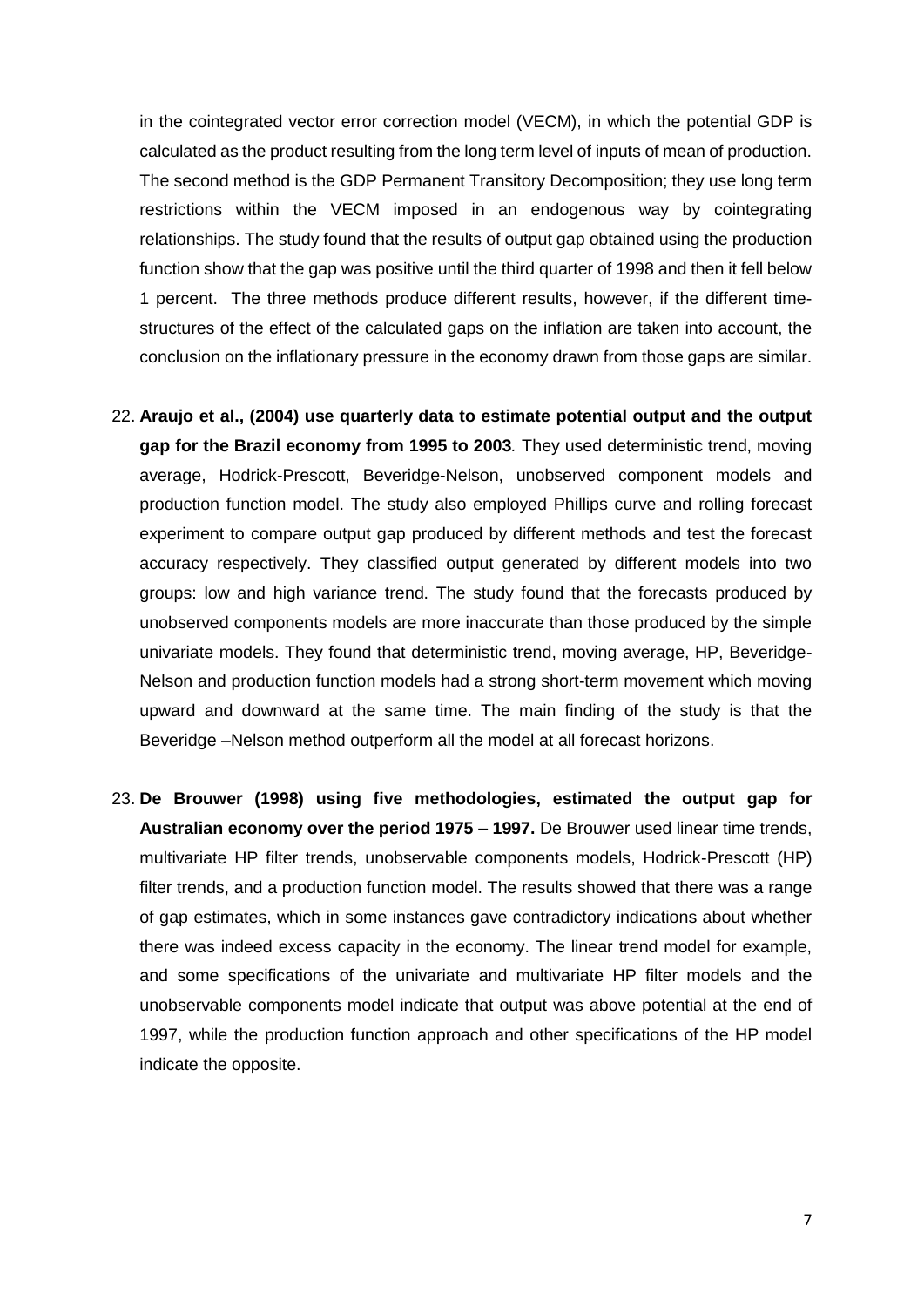#### **3. METHODOLOGY**

24. **The study uses annual data for the period 1980 to 2016 to estimate Namibia's output gap and also establishes which factors have been driving the output gap over the sample period.** There are several methods used in the estimation of the output gap such as the linear time trends, multivariate HP filter trends, Hodrick-Prescott (HP) filter trends, unobservable components models and the production function model. This study uses the two conventional approaches, which is the Hodrick-Prescott (HP filter) and production function approach to estimate the potential output for Namibia. Potential output as unobservable variable cannot be estimated directly. It can, however, be estimated by several statistical and theoretical methods.

#### <span id="page-10-0"></span>**3.1 The Hodrick-Prescott Filter (HP) approach**

25. **The Hodrick-Prescott filter (HP filter) is a very common approach to estimating potential output (Jemec, 2012).** The HP filter identifies trend output by minimizing a criterion combining the deviations from actual output and the fluctuations of the trend. The respective weights given to the two components of the criteria depend on an exogenous de-trending parameter (usually referred to as  $\lambda$ ), which sets the degree of smoothness of the trend. To apply statistical methods, no other additional variables than actual output are needed. The HP filter minimizes the difference between actual and potential output as follow:

$$
y_{t}^* = \min_{\tau_t} \left[ \sum_{t=1}^T (y_t - \tau_t)^2 + \lambda \sum_{t=2}^{T-1} \{ (\tau_{t+1} - \tau_t) - (\tau_t - \tau_{t-1})^2 \} \right] \dots \dots \dots \dots (1)
$$

26. Where  $\tau_t$  is trend component of output,  $y_t$  is actual output and  $\lambda$  parameter is **constant and is called the smoothing parameter**. The first term minimises the distance between the actual and the potential ( $\tau_t$  ) value, while the second minimises the change in the trend value. Given that these two objectives contradict each other, the weight  $\lambda$  is used to control for the smoothness of the trend. It is typically set at 1000 for annual data. A low value of λ produce a trend output that follows actual output more closely. A high value, on the other hand, reduces the sensitivity of output trend to short-term fluctuations in actual output.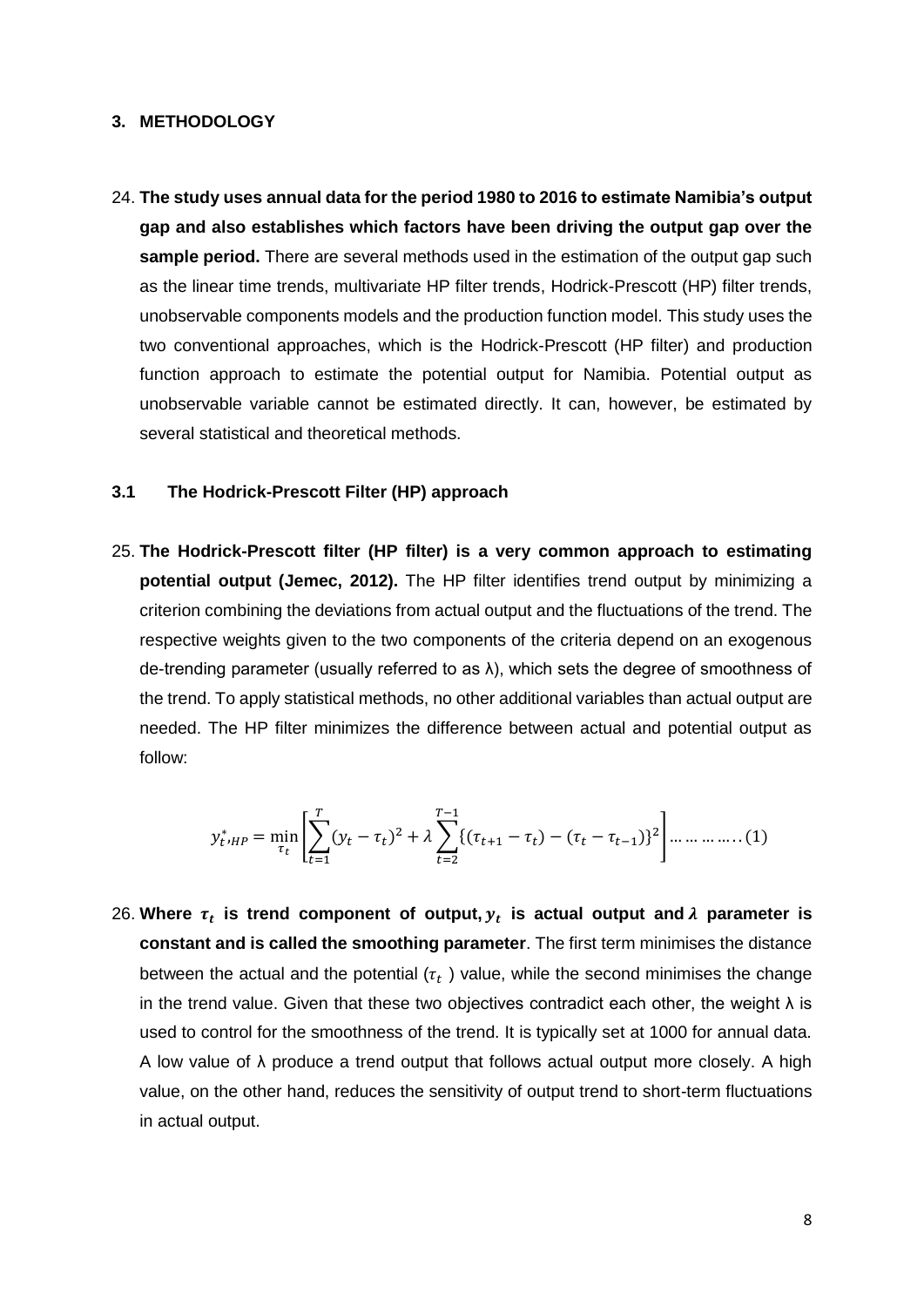- 27. **The method gained popularity due to its flexibility in tracking the characteristics of the fluctuations in trend output.** The advantage of the HP filter is that it renders the output gap stationary over a wide range of smoothing values and it allows the trend to change overtime. Moreover, this method is preferred in most studies for developing countries because of considerably less data requirements (De Masi, 1997).
- 28.**Harvey and Jaeger 1993 have documented several weaknesses of HP filter approach.** The first weakness of the HP filter approach is the difficulty in identifying the appropriate de-trending parameter λ, which is generally overlooked by using arbitrary values popularized by the real business cycle literature. De Brouwer (1998) found that a lower smoothing factor produces a 'smaller' estimate of the gap. Mechanical de-trending based on the HP filter can lead to spurious cyclicality with integrated or nearly integrated time series and an excessive smoothing of structural breaks.
- 29. **Another important flaw of the HP filter arises from its high end-sample biases, which reflect the symmetric trending objective of the method across the whole sample and the different constraints that apply within the sample and at its edges.** Researchers use output projections to augment the observations to counter this problem. The reliability of measured potential output and output gap would then depend on the accuracy of the forecasts used to avoid the end-sample bias Njuguna et al., (2005).

#### <span id="page-11-0"></span>**3.2 The Production function approach**

30. **The analysis of the production function is used as an alternative for measuring potential output.** The method describes the supply side and shows the relationship between output and its factor inputs. Potential output is represented by a combination of factors: the inputs, labor and capital, multiplied by total factor productivity. The most widely applied structural method is the estimation of the production function in the form of the Cobb-Douglas function (hereinafter, the CD function) (Jemec, 2012). The study follows Jemec (2012) and Alkhareif and Alsadoun (2016) and use a two factor Cobb-Douglas production function with Hicks-neutral technology which is subject to constant returns:

$$
Y_t = A_t K_t^{\alpha} L_t^{1-\alpha} \qquad \qquad 0 < \alpha < 1 \tag{2}
$$

31. Where  $Y_t$ , is GDP,  $L_t$ , is the labor input,  $K_t$ , is capital input, $A_t$  is the total factor productivity (TFP) level,  $1 - \alpha$  is the elasticity of output with respect to labour and  $\alpha$  is the elasticity of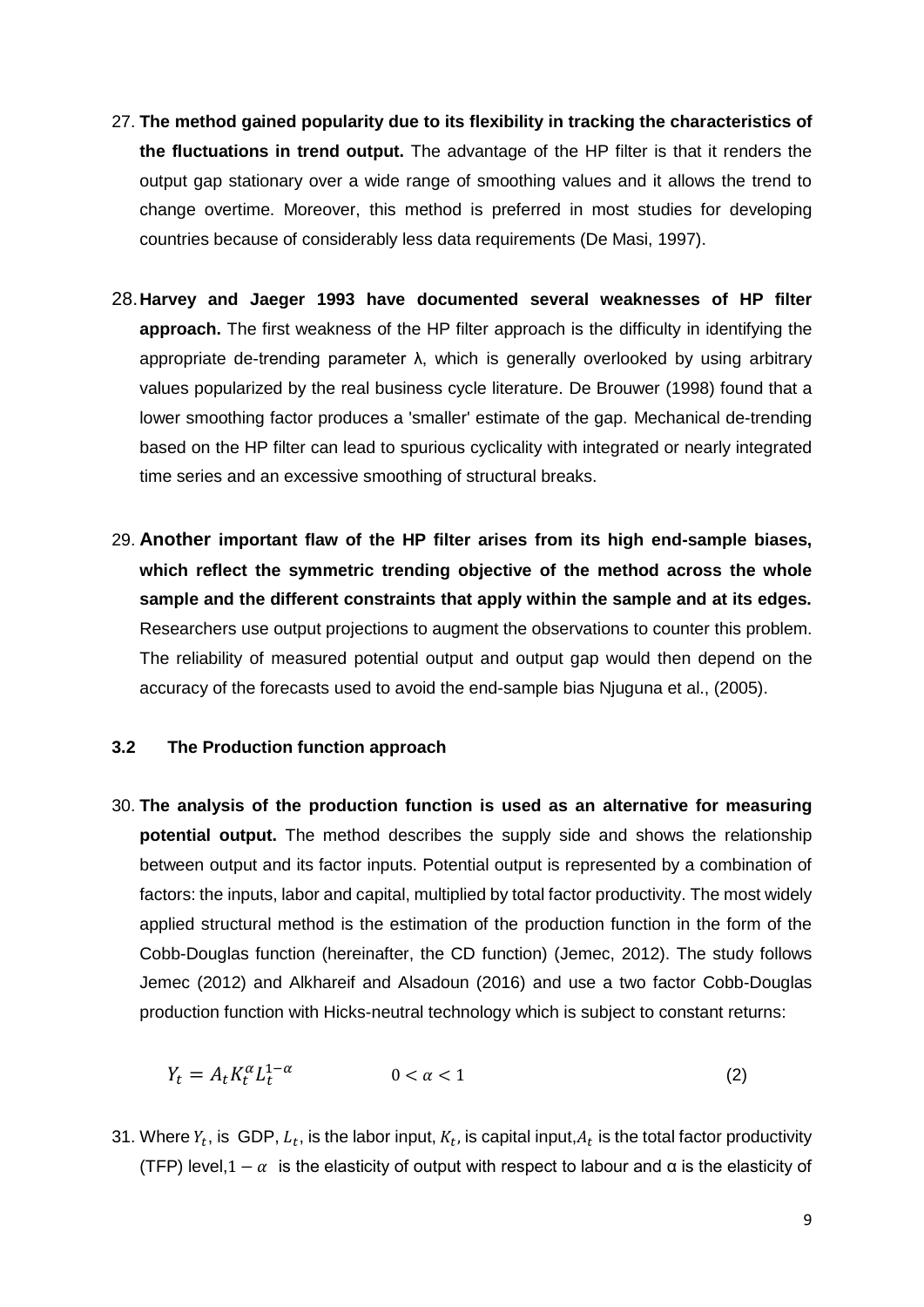output with respect to capital. TFP is unobservable, therefore following earlier studies such as Alkhareif and Alsadoun (2016) and Jemec (2012) it will be calculated The total factor productivity term is obtained as a Solow residual as follows:

$$
A_t = \frac{Y_t}{L_t^{1-\alpha} * K_t^{\alpha}}
$$
 (3)

32. In order to estimate potential output potential values of total factor productivity, capital stock and labour input are needed. Potential output will be estimated as in equation (4) below.

$$
Y_t^* = A_t^* L_t^{*1-\alpha} K_t^{\alpha} \tag{4}
$$

33. Finally, the output gap for the Namibian economy will be determined as follows:

$$
OG_t = \frac{y_t - y_t^*}{y_t^*} x 100\tag{5}
$$

- 34. **Compared with other methods, the production function approach can provide useful information on the determinants of potential growth.** This approach relies, however, on an overly simplistic representation of the production technology, and sensitivity to the detrending techniques used for smoothing the components of the factor inputs. Problems of trend elimination for GDP is shifted to the trend estimates of the inputs Cerra and Saxena (2000). For example, the estimates from the production function approach share the end-sample biases that affect the underlying detrending techniques that are used for labor, capital, and productivity.
- 35. **The production function method has several other weaknesses aside from the difficultly in the estimation process (see Laxton and Tetlow 1992).** Laxton and Tetlow (1992) pointed out that there has been no useful model of estimating the productivity and hence, estimates are based on trend and therefore potential output is essentially exogenous time trends. Moreover, the problems of trend elimination for GDP are shifted to the trend estimates of the inputs. De-trending techniques such as the HP filter are used for smoothing the components of the factor inputs.
- 36. **According to Njuguna et al., (2005), these estimates may also be affected by measurement errors in factor inputs, particularly in the capital stock.** Moreover, the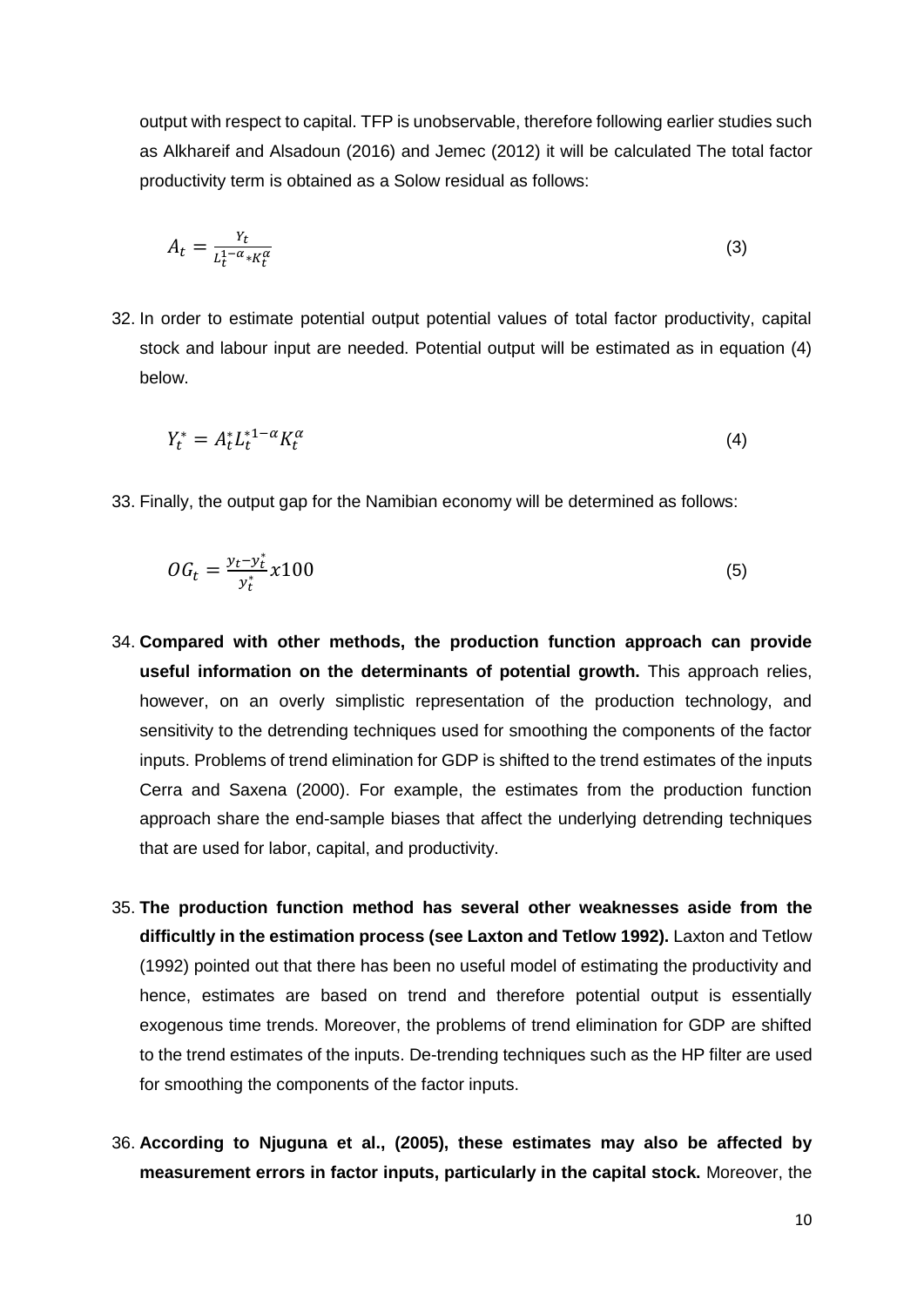production function approach may suffer from omitted variable bias due to improper use of value-added data and imperfectly competitive output markets. In addition, the so-called labor-hoarding hypothesis emphasizes transaction costs of adjustments in the labor force: firms may find it profitable to substitute labor utilization rates for measured labor input when the labor force cannot be modified without costs, and as a result effort levels may change over the business cycle instead of measured inputs.

#### <span id="page-13-0"></span>**3.3 Determinants of output gap**

37. **After calculating the magnitude of the output gap over the study period the study will determine the possible factors which influence it**. Following studies by Borio et al., (2013) and Felipe et al., (2015) the study will include financial variables amongst the possible determinants of the output gap in Namibia. The study will use the two estimates of output gap separately. The financial variables to be included include private sector credit and money supply. These help to capture the interaction financing constraints and the demand conditions in an economy. Following Borio et al., (2013) and Felipe et al., (2015) the autoregressive component of the output gap is added to account for possible persistence. The model to be estimated is as follows:

$$
OG_t = \beta_0 + \beta_1 OG_{t-1} + \beta_2 r_t + \beta_3 \Delta Cr_t + \beta_4 \Delta MS_t + \varepsilon_t
$$
\n(6)

 $r_t = i_t - \pi_t$ 

38. Where  $0G_t$  is the output gap,  $r_t$  is the real interest rate; which is obtain from  $i_t$ , the nominal interest rate minus  $\pi_t$  the consumer price inflation rate.  $\Delta\mathcal{C}r_t$  is the real credit growth in per cent,  $\Delta MS_t$  is the money supply growth rate in per cent, and the error term  $(\varepsilon_t)$ .

#### <span id="page-13-1"></span>**3.4 Data**

- 39. **This study used real gross domestic product (GDP) as its measure of output.** This measure has been used extensively in the literature (Stikuts, 2003; Jemec, 2012; Borio et al., 2013; Felipe et al., 2015; Alkhareif and Alsadoun, 2016).
- 40. **The labour input used in the production function is measured using various data sources.** Labour input is ideally measured as the number of hours worked. However, a time series data on working hours is not available in Namibia. The labour input is defined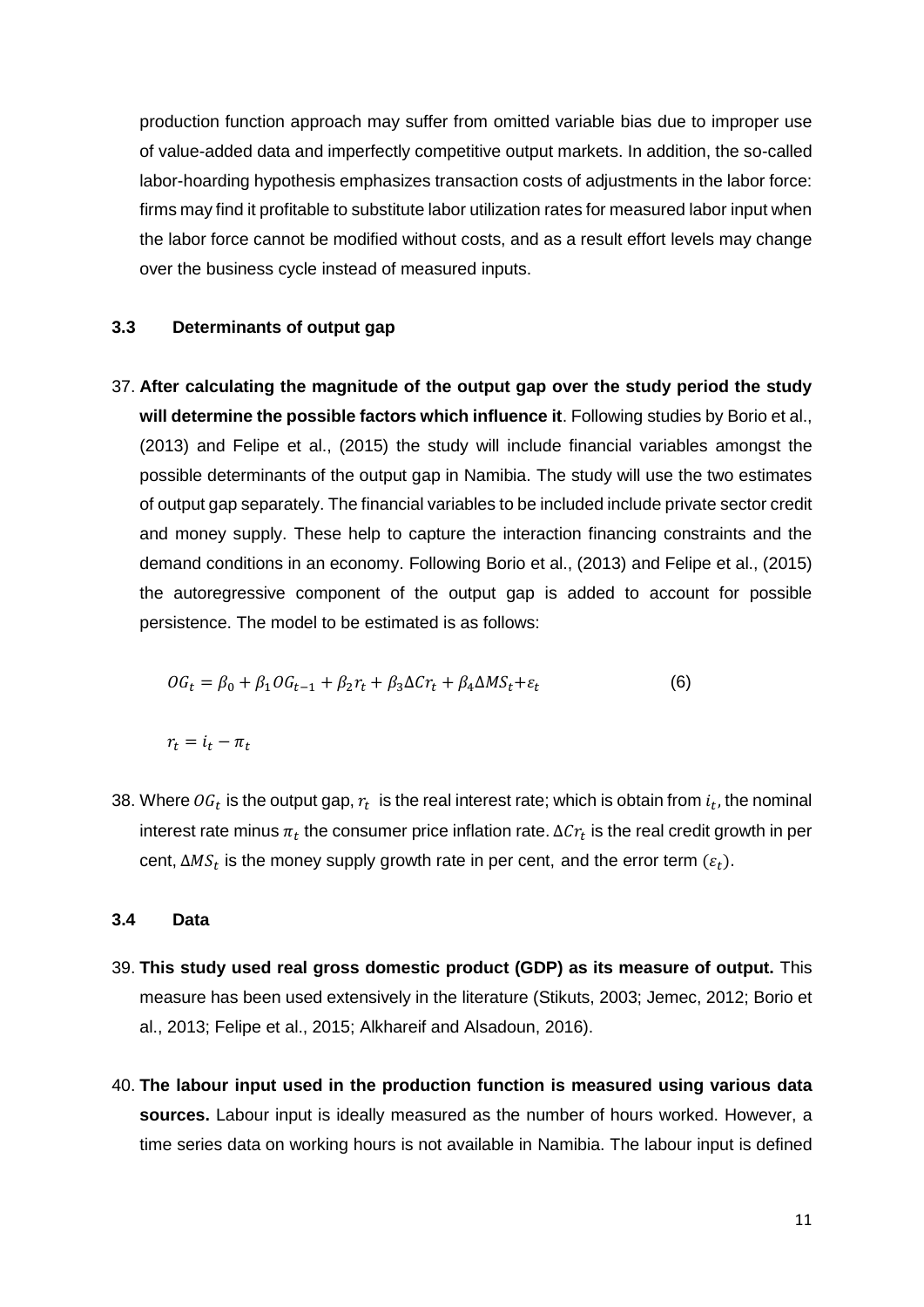as the number of employees in the economy based on the Namibian Labour Force Survey 2016.

- 41. **The capital input used in the production function approach is measured using fixed capital stock.** The data on fixed capital stock is obtained from Namibia Statistics Agency based on the guidelines of the 1993 United Nations System of National Accounts (SNA).
- 42. **Capital and Labour income shares (elasticities) are calculated using the GDP at factor cost**. The average labour income share for Namibia is about 49 percent. It therefore follows that the capital share of income is about 51 percent.
- 43. **Total Factor Productivity reflects the joint effects of many factors which are at play within an organization of production.** Historical data on Total factor productivity is calculated from Equation (3). TFP reflects output per unit of a set of combined inputs. With reference to Equation (2), a change in TFP reflects the change in output that cannot be accounted for by the change in combined inputs. The potential TFP is obtained from smoothing the historical series using the HP filter.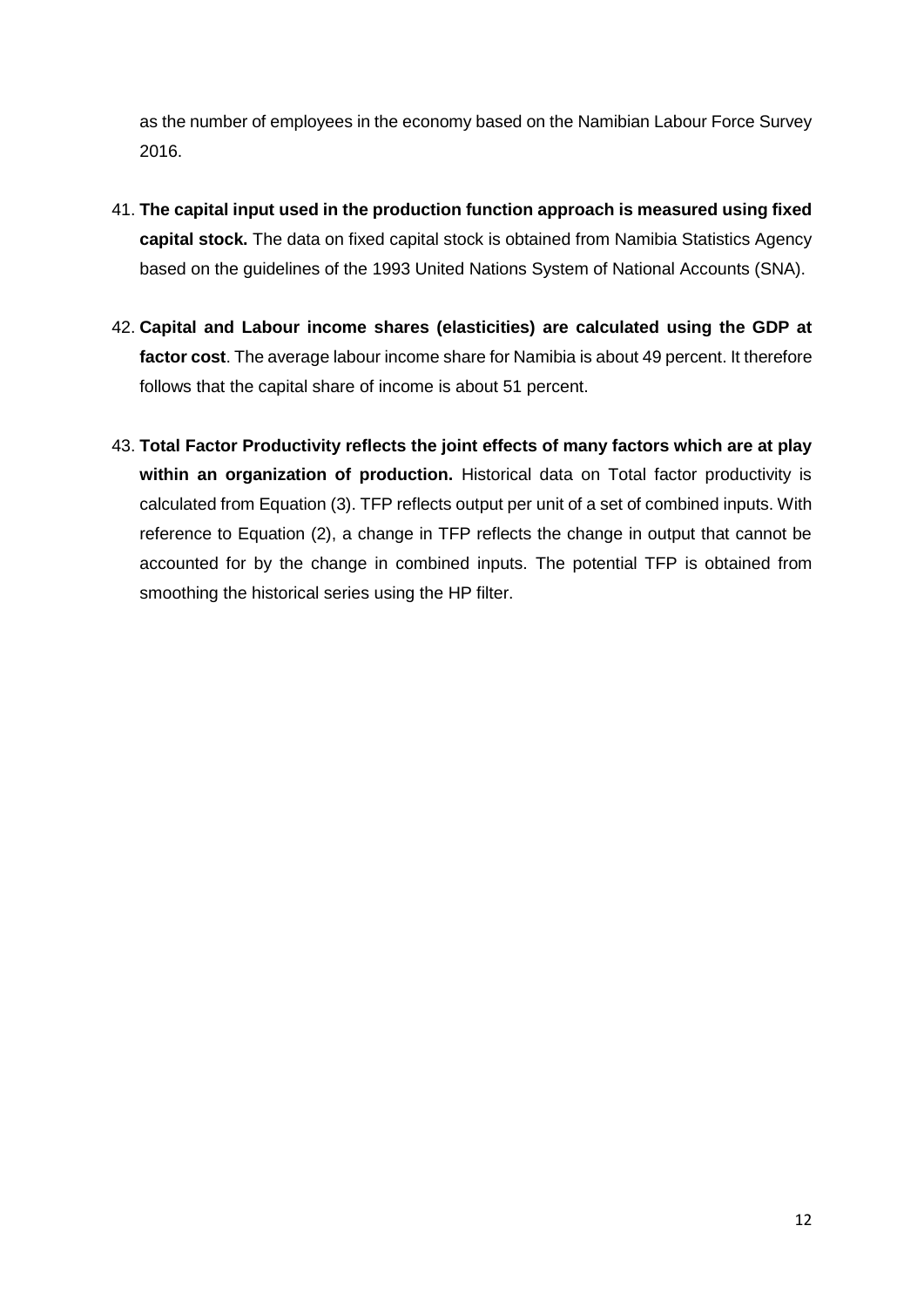#### <span id="page-15-0"></span>**4. EMPIRICAL ESTIMATES OF POTENTIAL OUTPUT AND THE OUTPUT GAP**

#### <span id="page-15-1"></span>**4.1 HP filter and Production function results**

- 44. **In this sections we report the results using both HP filter and the production function to estimate potential output and the output gap in Namibia.** The results of potential output points to the maximum amount of goods and services an economy can produce when it is most efficient i.e. when the economy is operating under full capacity. Output gap will suggest that the economy is running at an inefficient rate- either overworking or underworking its resources. We make this assessment using annual data for the period 1980 to 2016.
- 45. **The HP filter starts with the estimation of the potential output.** We estimated potential output by applying the HP filter to the annual real GDP series for 1980 to 2016 and are plotted in figure 1. The restriction parameter  $\lambda$  is set at 100 for annual observations, in line with literature. The results suggest an annual average growth rate of 3.6 percent for the computed potential output. However, it should be noted that the annual potential output growth has been shifting during the period under review. In fact, the results suggest an annual average growth rate at around 1.6 percent between 1980 to 1985 and a growth rate of 2.5 percent during the period 1986 to 1990. The period after independence, the average potential output growth rate was 3.4 percent between 1991 and 1999. The average potential output growth rate was 4.6 percent between 2000 and 2016.



 **Figure 1: Actual GDP and Potential GDP annual growth rates**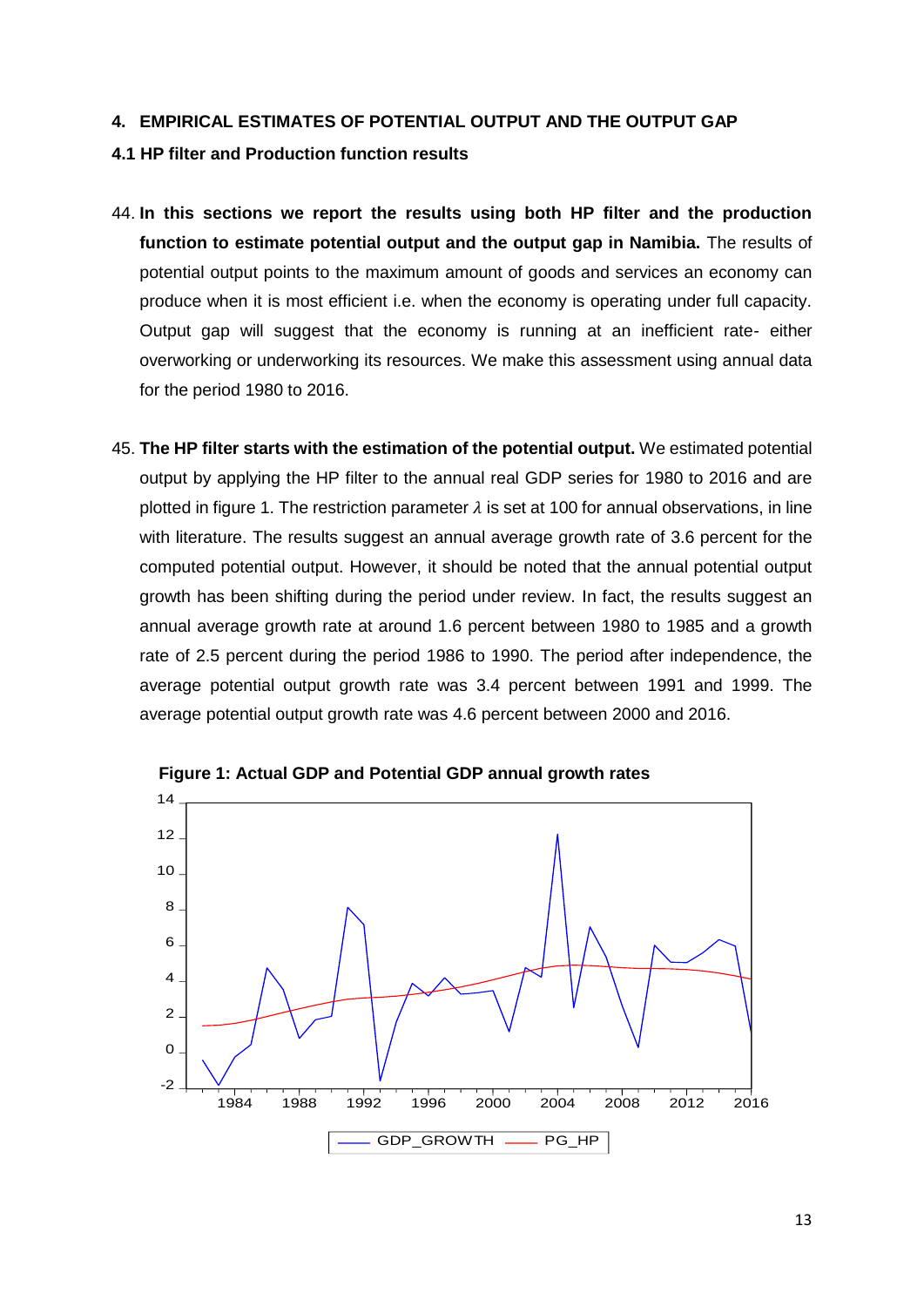46. **The HP filter shows period of negative and positive swings in output gaps during the period under review.** The computed output gap is plotted in figure 2. The results from this method show a large positive swing in output during the 1990s when GDP growth accelerated strongly. There are two periods in which large negative output gap were seen: the period between the 1999 and 2003; and then again the period between 2009 and 2013. The results show that by the time of Namibian independence in 1990, output was significantly below its potential level. In the following years, real GDP surpassed potential output growth, determining a calculated output gap at around 3.8 per cent in 1995. The estimated output gap indicates economic excess capacity between 1991 and 1992; followed by the period between 2004 and 2008.



- 47. **In the production function approach, the labour share is calculated as the share of labour income in the total value added based on the national accounts data.** The labour's share is estimated at 0.49 percent on average during 1980 to 2016, and thus capital share is estimated at 0.51 percent during the same period. The evolution of labour income share as a percentage of value added in the Namibian economy since 1980 to 2016. This information was used to calibrate the parameters  $\alpha$  and  $1 - \alpha$  in the production function equation.
- 48. **Potential TFP was calculated by using the labour and capital input data.** We first calculated the series of actual A, the Solow residual (TFP), by using equation (3) the actual employment and capital stock, real GDP as output, and 0.49 the labour share estimated as  $\alpha$ . Second, we calculated the series of potential TFP by applying the HP filter with  $\lambda$  at 100 to the series of actual TFP. We can see that TFP growth varies a lot, which comes from the fact that it is calculated as a residual from the production function and as such reflects movements in physical capital stock, GDP and employment. The TFP growth was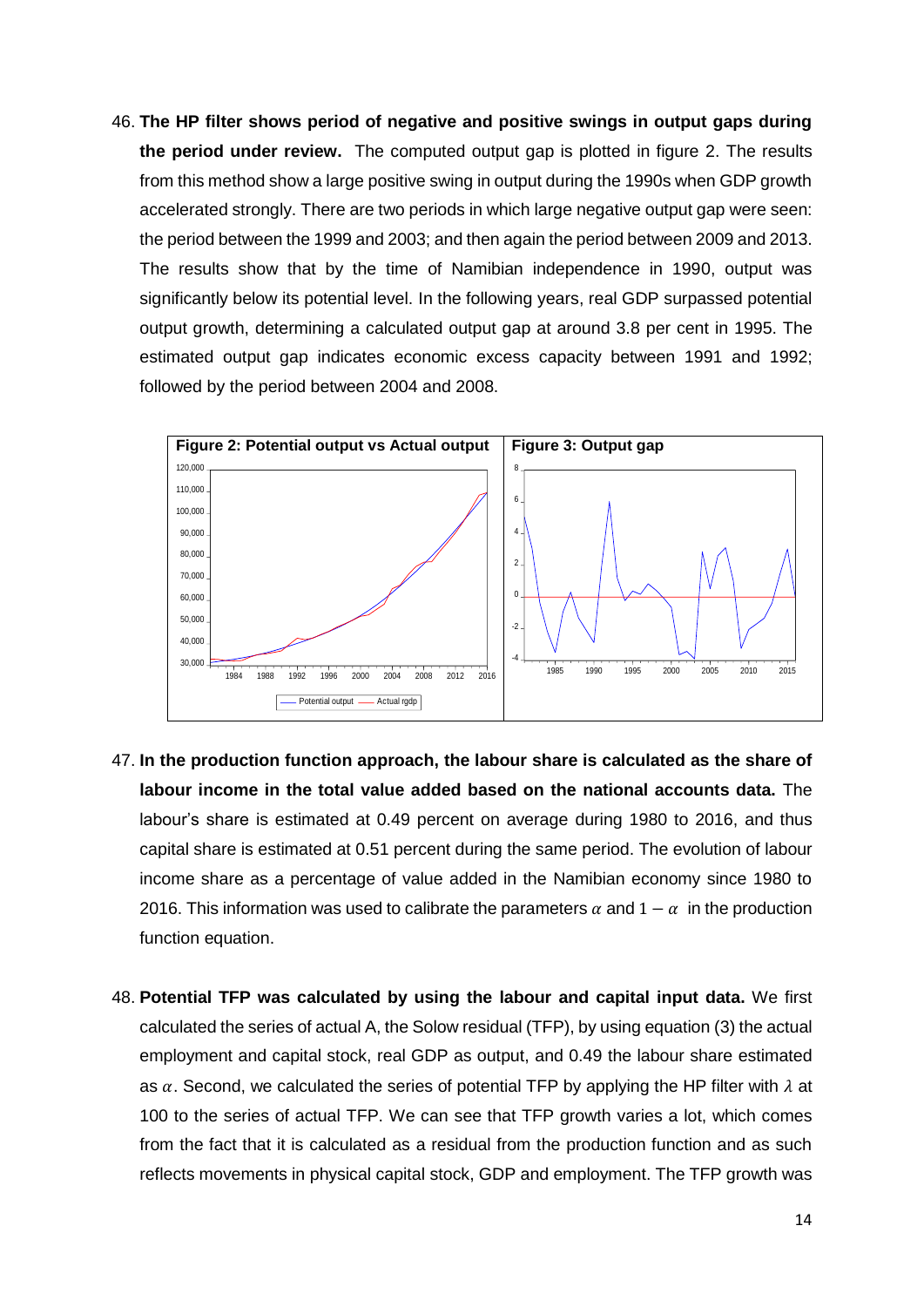also affected by the chosen capital series, according to which the contribution of capital grows due to the capital deepening process, and consequently of TFP as a residual fall.

- **49. To assess factors contributing to potential output, we need to decompose the potential output into contributions from labour, capital and TFP.** The contribution capital accumulation to potential output growth during 1982 to 1999 was on average 1.35 percent and increased to 4.67 percent between 2000-2008 (Figure A3, Appendix). During 2009 to 2016 the contribution of capital to potential output growth on average was 7.68 percent mainly due to the undertaking of capital projects. The TFP growth shows an upward trend with slight drops in certain years. Since the onset of the global financial crisis of 2008-2009 the TFP growth shows a downward trajectory. In this regard, the low growth of TFP points to structural problems in the domestic economy that may hinder successful utilisation of the existing resources (Podpiera et al., 2017). The labour contribution to potential growth was moderate throughout the study period with a minimum of 2.24 percent and a maximum of 4.26 percent, on average.
- 50. **The estimated potential output with the two methods do not diverge significantly**. Figure 4 below illustrates the potential output estimated using the production function (PRGDP, blue line) and the estimated potential output using the HP method (Potential output, red line) as well as the real GDP. The potential output estimates under the two methods follow the same cyclical movements. The production function approach shows that potential output was smooth and stable throughout the study period. Both methods show negative output gap between 1999 and 2003, as well as 2009 and 2013.
- 51. **There are negligible differences between the output gap of the HP filter method and the production function method.** The output gap estimates by HP filter and production function are very similar, and they tend to move in the same direction. The production function approach gives an output gap structure that is closer to the HP filter (see figure 5). This holds specifically with respect to the positive and negative output gap during the period between 1980 and 2003.
- 52. **The analysis of the output gap from both methods will give an indication of whether the economy was underperforming or over performing during the period between 1980 to 2016**. During a boom output rises above its potential level, resulting in a positive gap which is often described as overheating. The results thereof point to upward pressure on inflation. However, during a recession actual output drops below its potential, creating a negative output gap. In the 1980s, the period leading to Namibia's independence,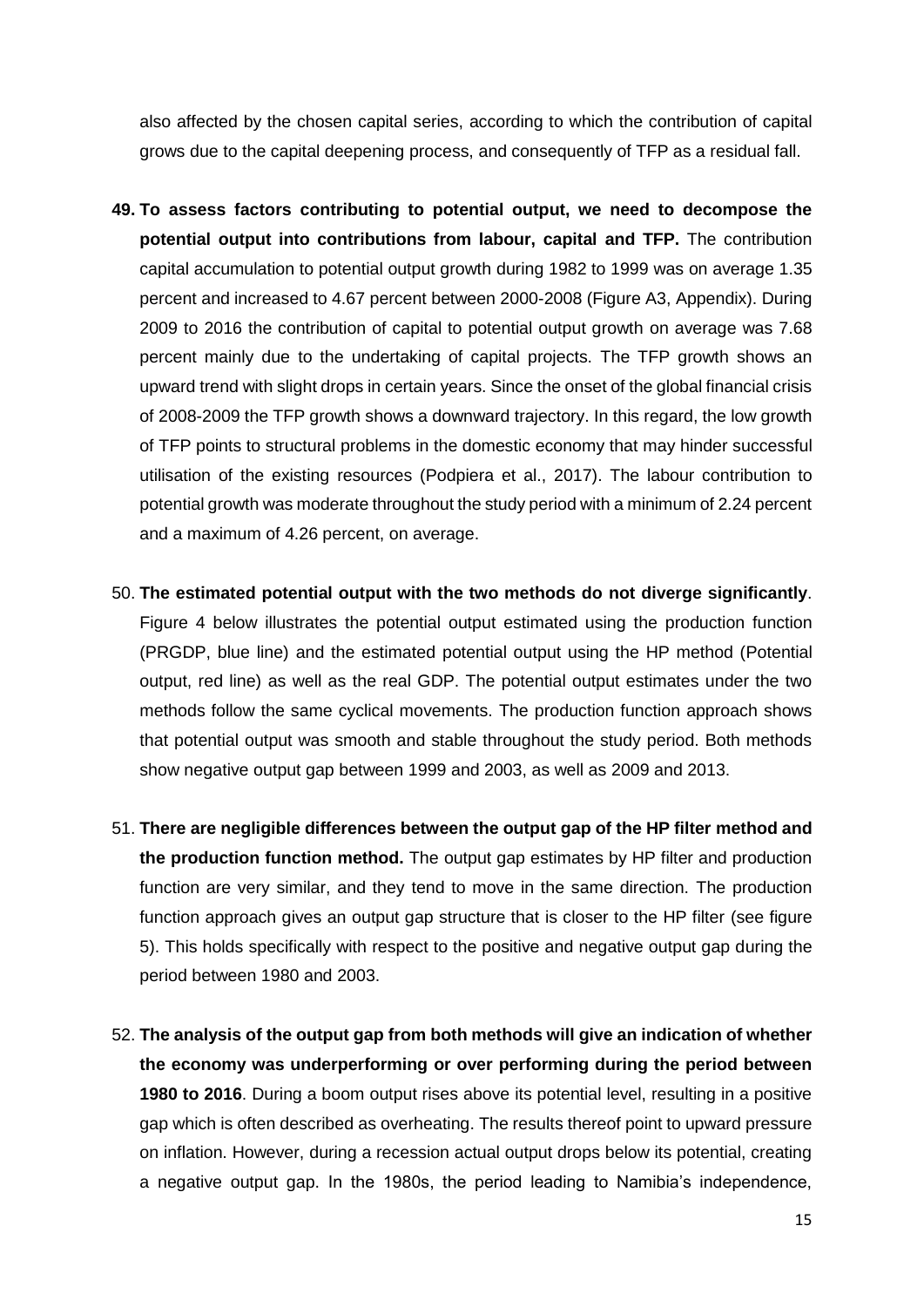negative output gaps can be observed in both methods. The period after 1990 is characterised by remarkable swift economic growth, depicting positive output gaps, which can be attributed to the structural changes with the new government. Thus the relatively strong period of growth in Namibia in 1992 reported as a year with a positive gap across all methods. The negative output gap observed between 1998 to 2004 could be attributed to the close of TCL mine during 1997 and 1998 as well as the Ramatex Textile Company between 2000 and 2008 which lead to much layoff labour, whereas negative output between 2009 and 2013 can be ascribed to the global financial crisis of 2008. The period of the global financial crisis is also uniformly reported as a period with a negative output gap.



**53. Although also some differences are observable depending on the method used.** Estimating potential output employing the production function approach may entail some problems as Shahin (2011) pointed out, problems in obtaining potential estimates of production function inputs are shifted to the estimated potential output. Shanin (2011) also argued that the merit of this approach focuses on the factors that drive growth in potential output rather than on historical behaviour of output. The production function produces larger positive output gaps than the HP filter method between the period 2004 and 2008. The observable differences could be due to the faster pace of growth in the country's potential output, hence the output gap is quite narrow and a statistical measure such as the HP filter method alone might underestimate the magnitude of the gap. Since the mid-2000s, on average, the annual potential output growth shifted to 4.6 percent, from 3.4 percent during the previous decade.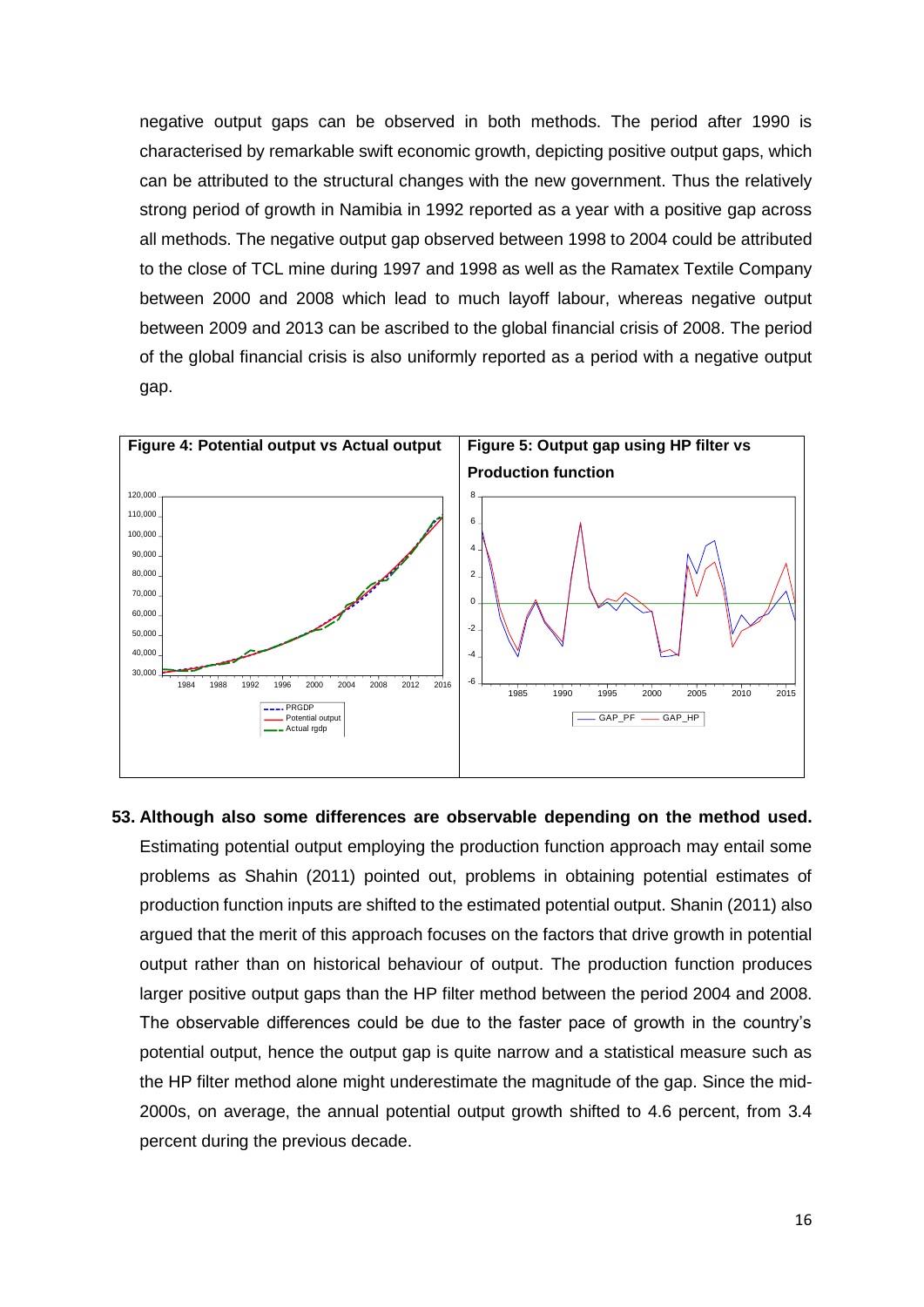#### <span id="page-19-0"></span>**4.2 Determinants of Output gap results**

- 54. **Following Felipe et al., (2015), the study applied their framework to estimate the impact of financial factors on the estimate of output gap for Namibia which was obtained using the production function approach.** Using annual data, equation (6) was used to estimate the impact of domestic credit growth, money supply growth, and real interest rate on Namibia's output gap. Table 1 below shows the estimated model. Each finance variable is included as a separate explanatory variable.
- 55. **Our results suggest that the coefficients of the financial factors are generally statistically insignificant.** We tried the Borio et al., (2013) framework but the coefficients of the financial factors remained statistically insignificant. These findings imply that the financial factors do not impact on the output gap. The coefficient of the lagged output gap term is highly significant which suggests a high degree of persistence of the Namibian output gap.

| <b>Variable</b>   | <b>Coefficient</b> | <b>Probability</b> |  |  |
|-------------------|--------------------|--------------------|--|--|
| $GAP_PF(-1)$      | 0.491              | 0.002              |  |  |
| <b>DCG</b>        | 0.014              | 0.644              |  |  |
| <b>MSG</b>        | $-0.007$           | 0.823              |  |  |
| RI                | 0.111              | 0.313              |  |  |
| Constant          | $-0.251$           | 0.774              |  |  |
| Adjusted R2: 0.21 |                    |                    |  |  |

#### **Table 1: Regression Results**

*Source: Authors' computation* 

56. **Our results are in line with those found by Felipe et al., (2015) on a group of Asian middle-income economies.** They concluded that financial factors tend to play an important role in the output growth as economies develop. The notable insignificant financial variables suggest that swings revealed in the output gap cannot be explained by domestic credit growth, money supply and real interest rate (Table 1). Following Felipe et al., (2015)'s conclusions, our findings are consistent with the literature on the nonlinear effects of finance on growth. The lack of impact of financial factors on real output could be due to the fact that Namibia might not have reached the particular threshold of income at which they start having a prominent role.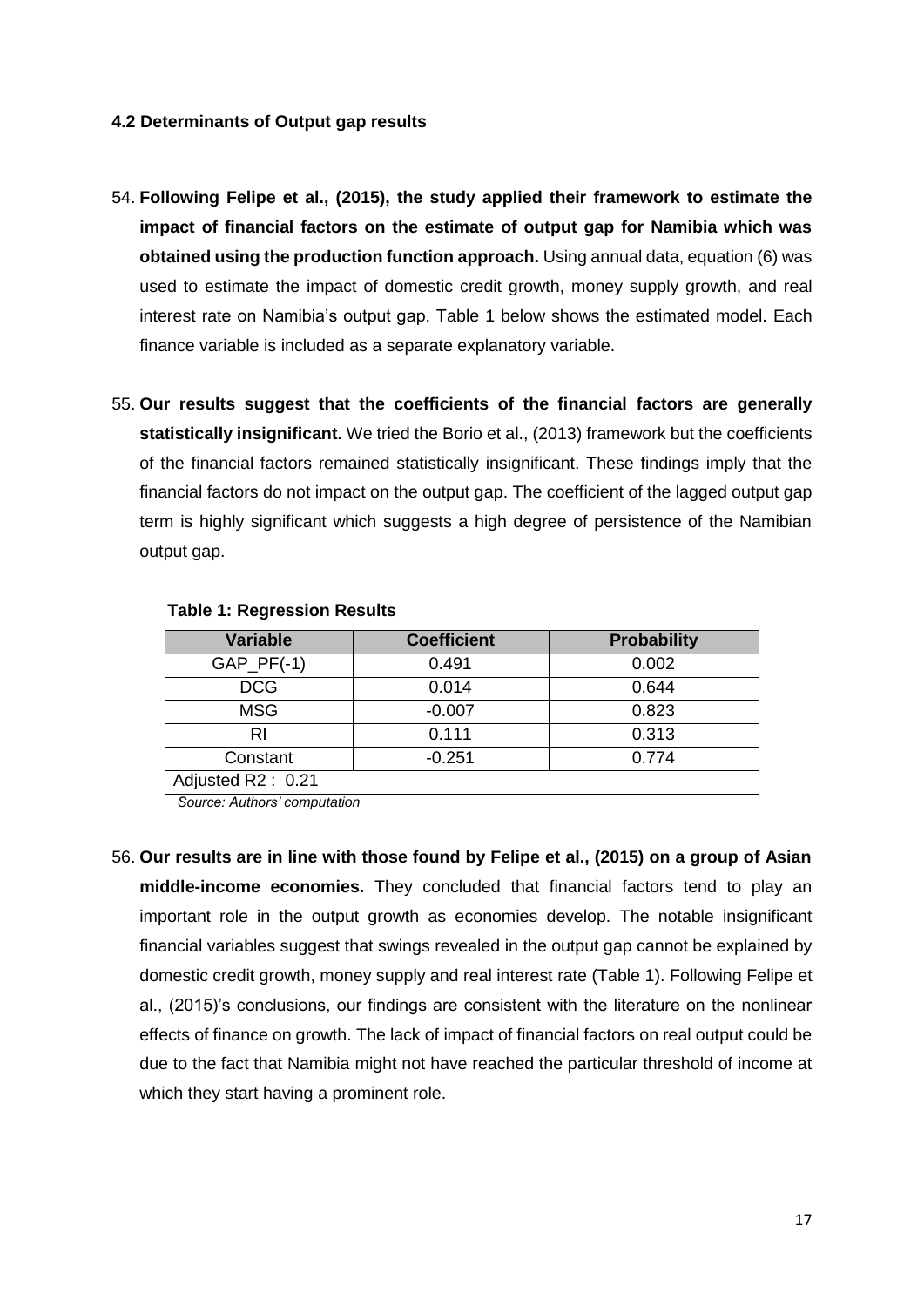#### <span id="page-20-0"></span>**5. CONCLUSIONS AND POLICY RECOMMENDATIONS**

- 57. **In order to analyse the potential growth of Namibian economy, we estimate potential output and the output gap using two different approaches.** The HP filter and the production function was applied to the macro data covering period 1980 to 2016. We find the dynamics of the output gap is fairly similar among the employed methods. On average the output gap was positive in the periods of 1991-1992, 2004-2008, and 2012-2014, and negative otherwise.
- 58. **To improve potential output growth in Namibia might be challenging, therefore, well targeted structural reforms are needed.** To boost potential output, reforms should focus on reducing the mismatches in the labour market- improving access and quality of secondary and higher education, vocational and on-the-job training programs. In addition, the functioning of the labour market is essential through a more efficient dispute resolution processes.
- 59. **It is important that caution is always taken when implementing economic policy based on the estimates of the output gap.** Estimating output gap requires the estimation of potential output, which is unobservable and requires using different methods to estimate it. This makes it especially tricky when implementing policy using volatile and often biased output gap estimates. With the uncertainties that surround the output gap and the link from the output gap to inflation having the potential to give a misleading outlook for inflationary pressures, the Bank should avoid using the output gap mechanistically. It should rather look at a range of indictors of resource strain, such as capacity utilisation and labour shortages, rather than rely solely on our estimates of the output gap. Further research should look at different estimation techniques and compare the different results.
- 60. **The financial determinants of the output gap are found to be statistically insignificant, although the results are in line with the literature.** Focusing on the financial determinants of the output gap, this paper concludes that in Namibia, contrary to several developing countries, the financial variables (deposit rate, credit, money supply) are statistically insignificant. However, our findings are consistent with the literature on the nonlinear effects of finance on growth.
- 61. **Namibia, as a member of the Common Monetary Area, has a fixed exchange rate regime and thus is limited monetary policy independence.** Namibia has constraint monetary independence to boost or contract the economy, and thus monetary policy might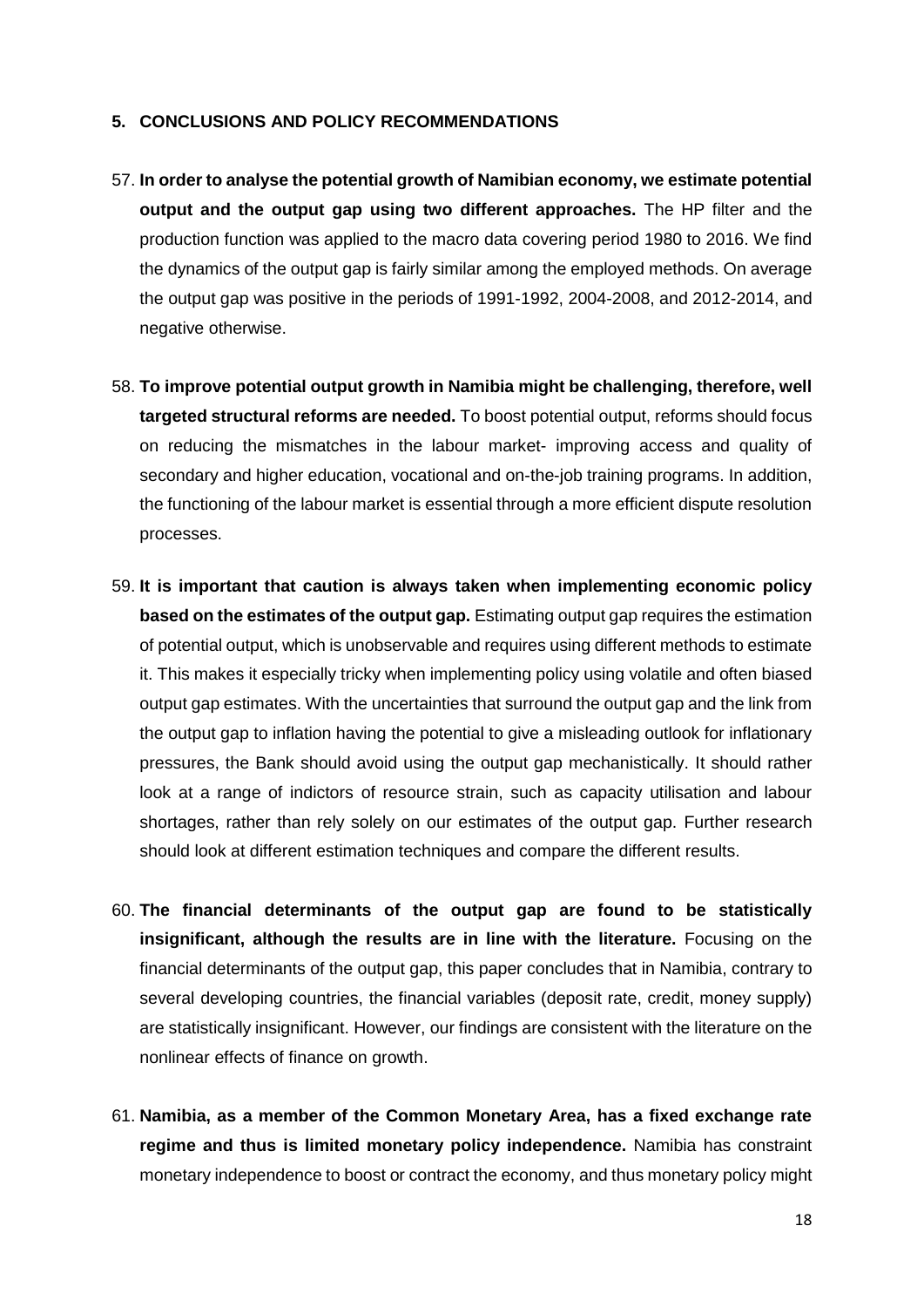not be sufficient in boosting the economy during a recession. This is due to the requirement that the Namibian dollar should be at par with the South African Rand. Therefore, monetary policy should be used to support the fiscal policy in creating fiscal space and improving the fiscal automatic stabilizers to boost the economy, when the need arises. Examples of automatic fiscal stabilizers include target social transfers and progressive tax systems that increase spending and reduce revenues automatically when economic output slows.

62. **To reach a deeper understanding of the conclusion and results the study leaves a number of open questions that deserve some future research to test their validity as new information becomes available.** First, it seems important to consider the possibility of reconciling labour data in Namibia, since results obtained using the production function approach might change. Second, the utilisation of methods other than conventional methods will make it possible to test the robustness of the results and conclusions, given data availability on the required variables. Thirdly, linking output gap directly to inflation is beyond the scope of this study and would be beneficial, especially to the central bank, if further research can look into that relationship.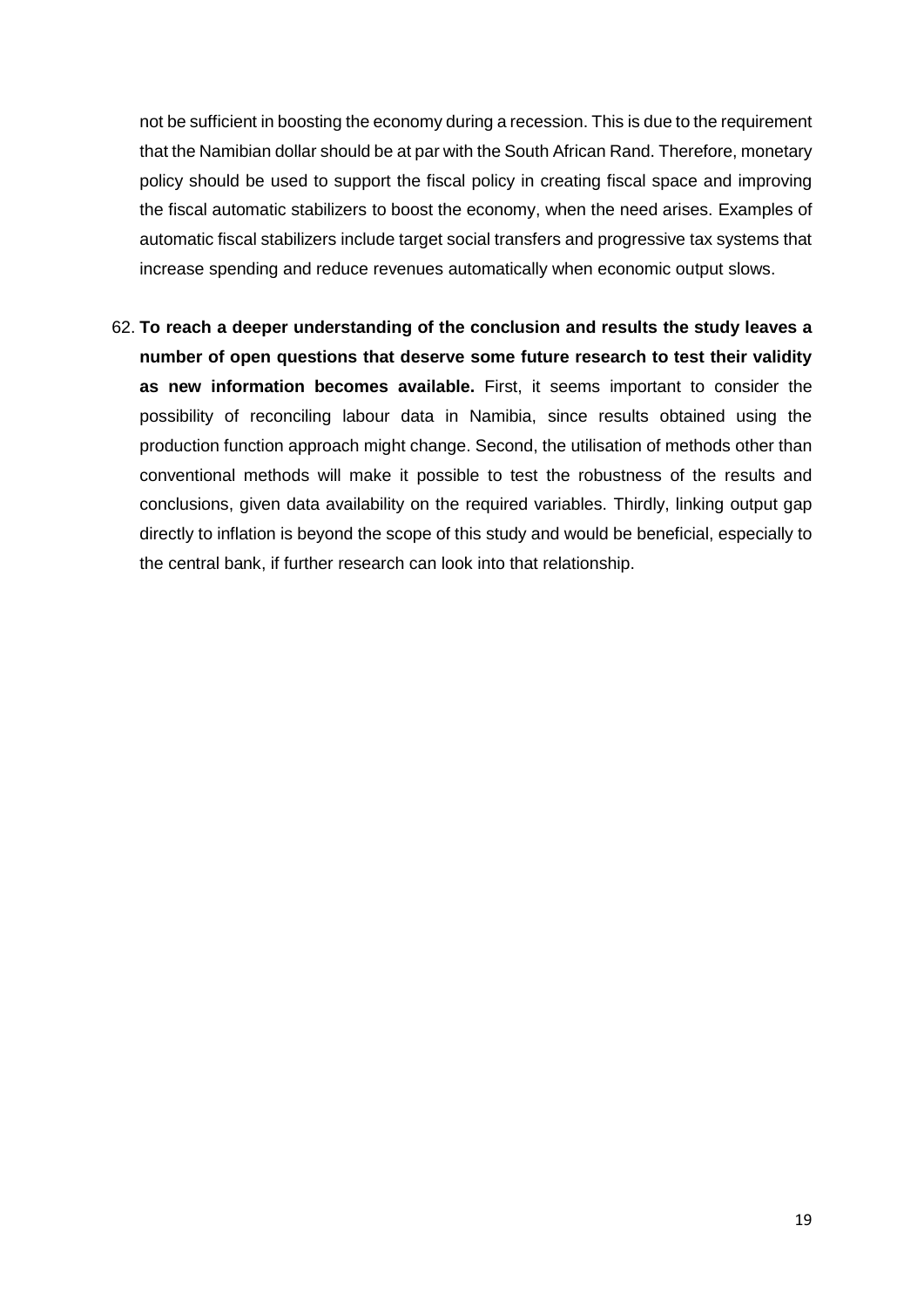#### <span id="page-22-0"></span>**6. REFERENCES**

- 1. Alkhareif, R.M. and Alsadoun, N.A. (2016). Estimating the Output Gap for Saudi Arabia. Saudi Arabian Monetary Agency (SAMA) s Working Paper WP/16/1.
- 2. Almeida, V. and Félix, R. (2006). Computing potential output and the output gap for the Portuguese economy. *Banco de Portugal Economic Bulletin*, 73 – 88.
- 3. Araujo, C. H. V, Areosa, M. B. M, Guillen, O. T. (2004). Estimating Potential output and the Output Gap for Brazil, Banco Central do Brasil.
- 4. Bhandari, P. (2010). Potential Output and Output Gap in Nepal. E*conomic Review,* 40- 56.
- 5. Bokan, N. and Ravnik, R. (2012). Estimating Potential Output in the Republic of Croatia Using a Multivariate Filter. Croatian National Bank Working Papers W-35.
- 6. Borio, C., Disyatat, P. and Juselius, M. (2013). Rethinking potential output: Embedding information about the financial cycle. BIS Working Papers No 404.
- 7. Cerra, V. and Saxena, S. C. (2000). Alternative Methods of Estimating Potential Output and the Output Gap: An Application to Sweden. IMF Working Paper WP/00/59
- 8. Ciucci M. and Zoppè A. (2017). Potential output estimates and their role in the EU fiscal policy surveillance
- 9. Claus, I. (2000). Is the output gap a useful indicator of inflation? Reserve Bank of New Zealand Discussion Paper Series, DP2000/05.
- 10. De Brouwer, G. (1998), Estimating output Gaps, Discussion Paper No. 9809, Economic Research Department, Reserve Bank of Australia.
- 11. Fedderke, J.W, and Mengisteab, D.K (2016). Estimating South Africa's Output Gap Potential Growth Rate. Economic Research Southern Africa Working paper, 585.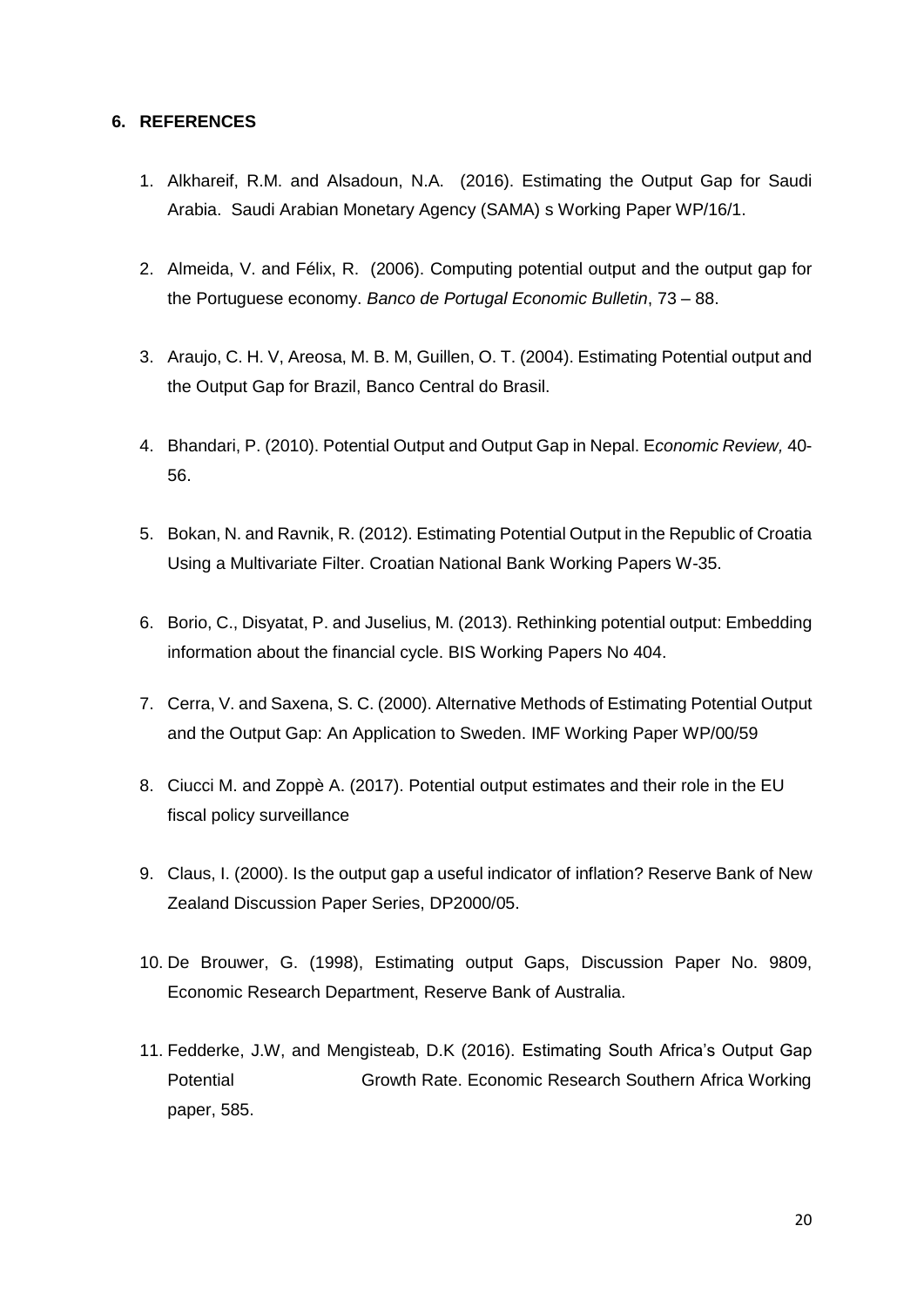- 12. Felipe, J., Sotocinal, N. and Bayudan-Dacuycuy, C. (2015). The Impact of Financial Factors on the Output Gap and Estimates of Potential Output Growth. Asian Development Bank Economics Working Paper Series number 457.
- 13. Forstner H., Isaksson, A. and Ng, T.H. (2001). Growth in Least Developed Countries: An Empirical Analysis of Productivity Change, 1970-1992. SIN Working Paper Series, Statistics and Information Networks Branch of UNIDO.
- 14. Fox, K.J. and Zurlinden, M. (2006). On Understanding Sources of Growth and Output Gaps for Switzerland. Swiss National Bank Working Paper 2006-10.
- 15. Government of Namibia. (2013) Labour Market Trends in Namibia.
- 16. Gradzewicz, M and Kolasa, M (2004). Estimating the output gap in the Polish economy: VECM approach
- 17. Jemec**,** N. (2012). Output gap in Slovenia: what can we learn from different methods? Bank of Slovenia.
- 18. Jovicic, G. (2017). Estimating Potential Growth and Output Gap in Croatia. Croatian National Bank Surveys S-29
- 19. Kanyenze, G. and Lapeyre, F. (2012). Growth, employment and decent work in Namibia: A situation analysis. International Labour Organization, Employment Sector Employment Working Paper No. 81.
- 20. Kloudova, D (2015). Estimating Output Gap and Potential Output for Ruassian and its usefulness by forecasting inflation*.* International Journal of Economics Sciences.
- 21. Laxton, D., and R. Tetlow, 1992, "A Simple Multivariate Filter for the Measurement of Potential Output," Technical Report no. 59 (Ottawa: Bank of Canada).
- 22. Lungu, M., Jombo, W. and Chiumia, A. (2012). Determining the output gap and it's link with price dynamics in Malawi, Journal of Research in Economics and International Finance, Vol. 1(4) pp. 124-135.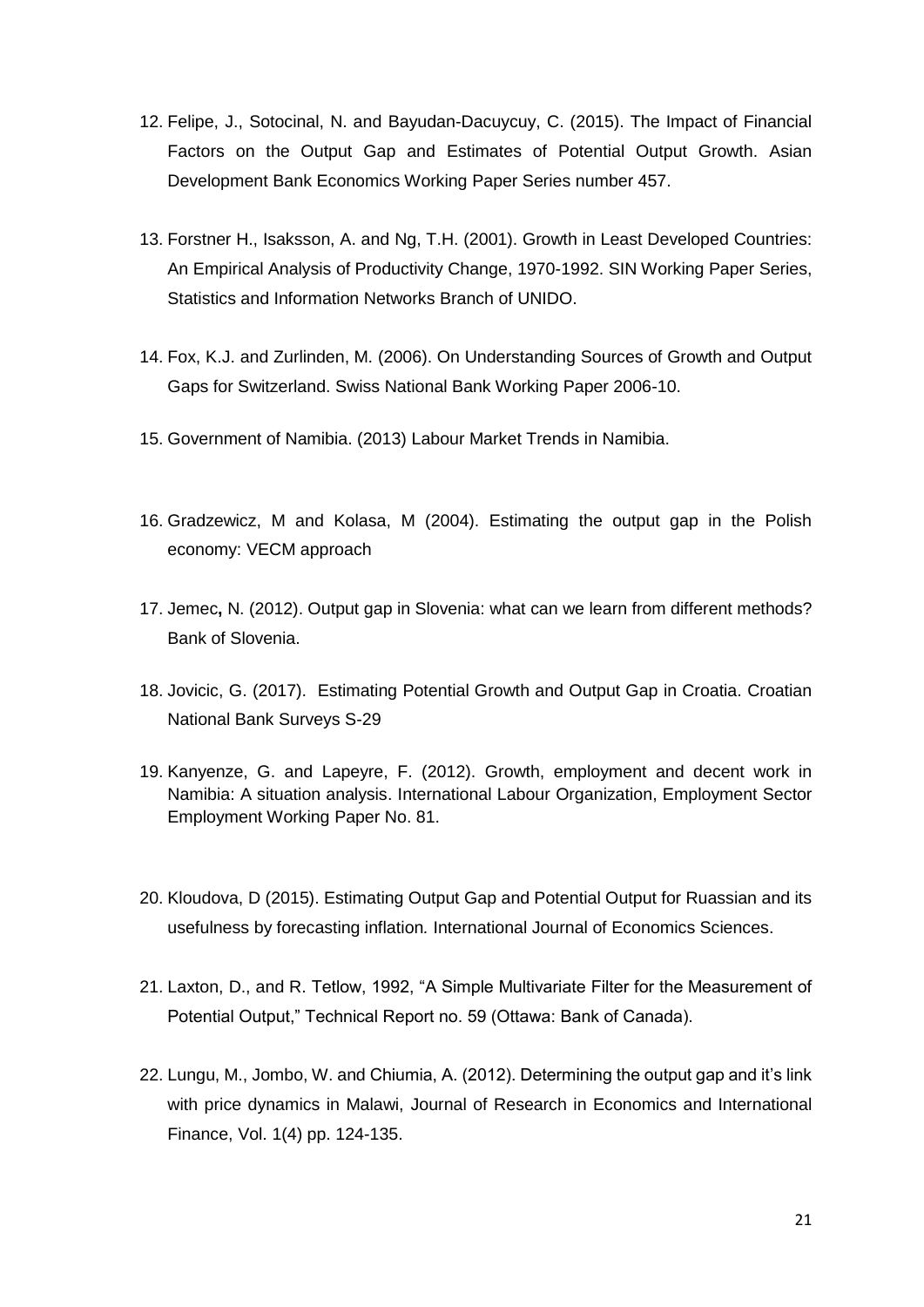- 23. Namibia Statistics Agency, 2017. Namibia Labour Force Survey 2016 Report. Namibia Statistics Agency, Windhoek.
- 24. Nepal Rastra, Bank Research Department (2017). Potential Output and Output Gap Estimate for Nepal. NRB Working Paper No. 41
- 25. Njuguna E. A., S. N. Karingi, and M. S. Kimenyi (2005). Measuring Potential Output and Output Gap and Macroeconomic Policy: The Case of Kenya. Working Paper No. 45. University of Connecticut: Department of Economics.
- 26. Orphanides, A. and S. van Norden (2005). The Reliability of Inflation Forecast Based on Output Gap Estimates in Real Time. Journal of Money, Credit, and Banking 37, 583-600.
- 27. Podpiera, J., Raei, F, and Stepanyan, A (2017). A fresh look at potential output in Central, Eastern, and Southeastern European countries. IMF working paper No. 17/37
- 28. Rodriguez, G (2009). Estimating Output Gap, Core Inflation, and the NAIRU for Peru. Central Reserve Bank of Peru and Pontificia Universida Catolica del Peru, Working Paper series
- 29. Shahin, H. (2011). Estimation of Egypt's Potential Output and Output Gap. Euro indicators working papers.
- 30. Stikuts, D. (2003) Measuring output gap in Latvia. Bank of Latvia Working Paper 2/2003.
- 31. Van Treeck, K. (2017). The Labor Income Share in Developing Countries: A Review and Analysis of International Panel Data. Paper prepared for presentation at the 5th Conference of the Regulating for Decent Work Network at the International Labour Office Geneva, Switzerland, 3-5 July 2017.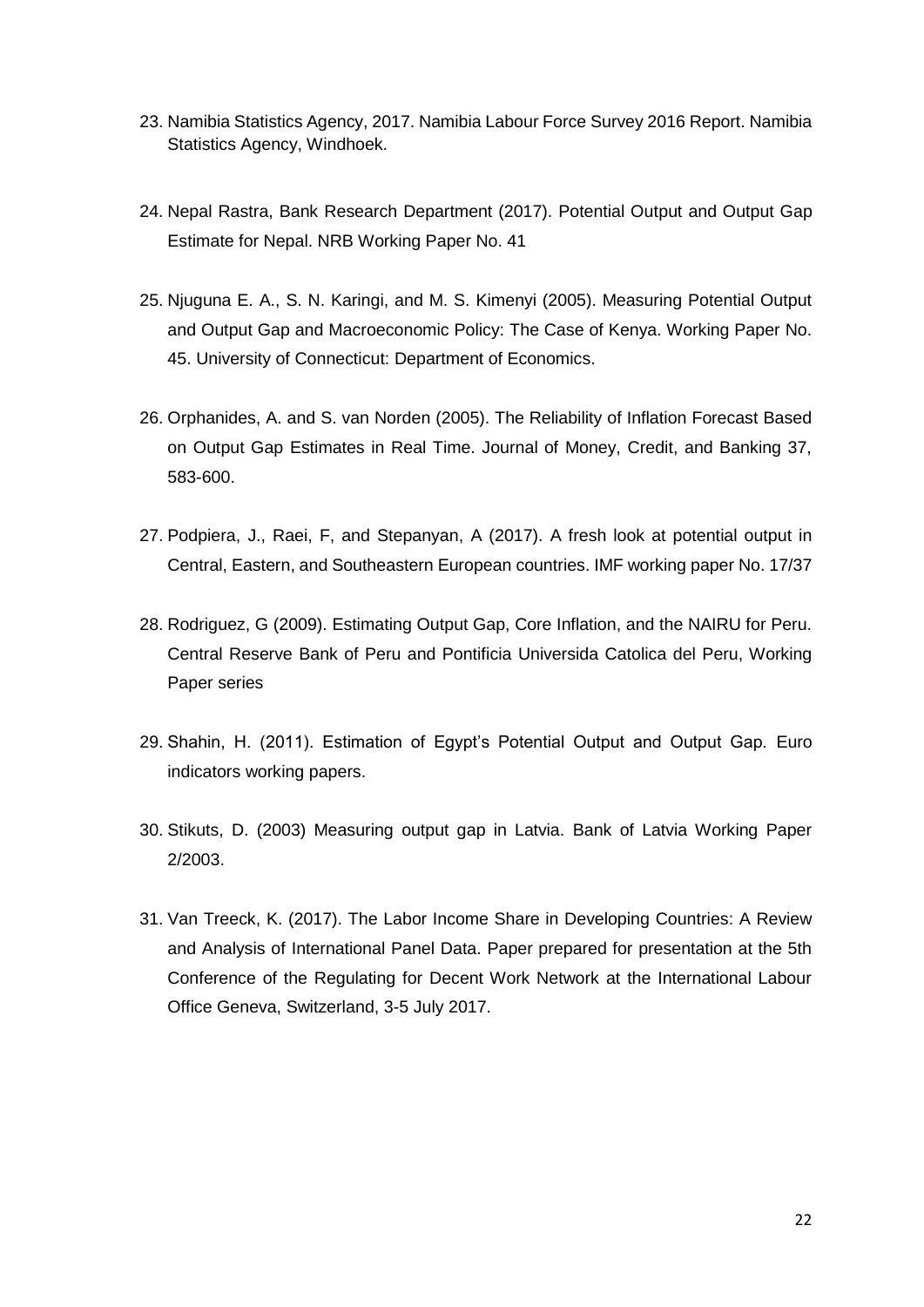### **Appendix**



**Figure A.3 TFP annual growth rates (1980-2016)**